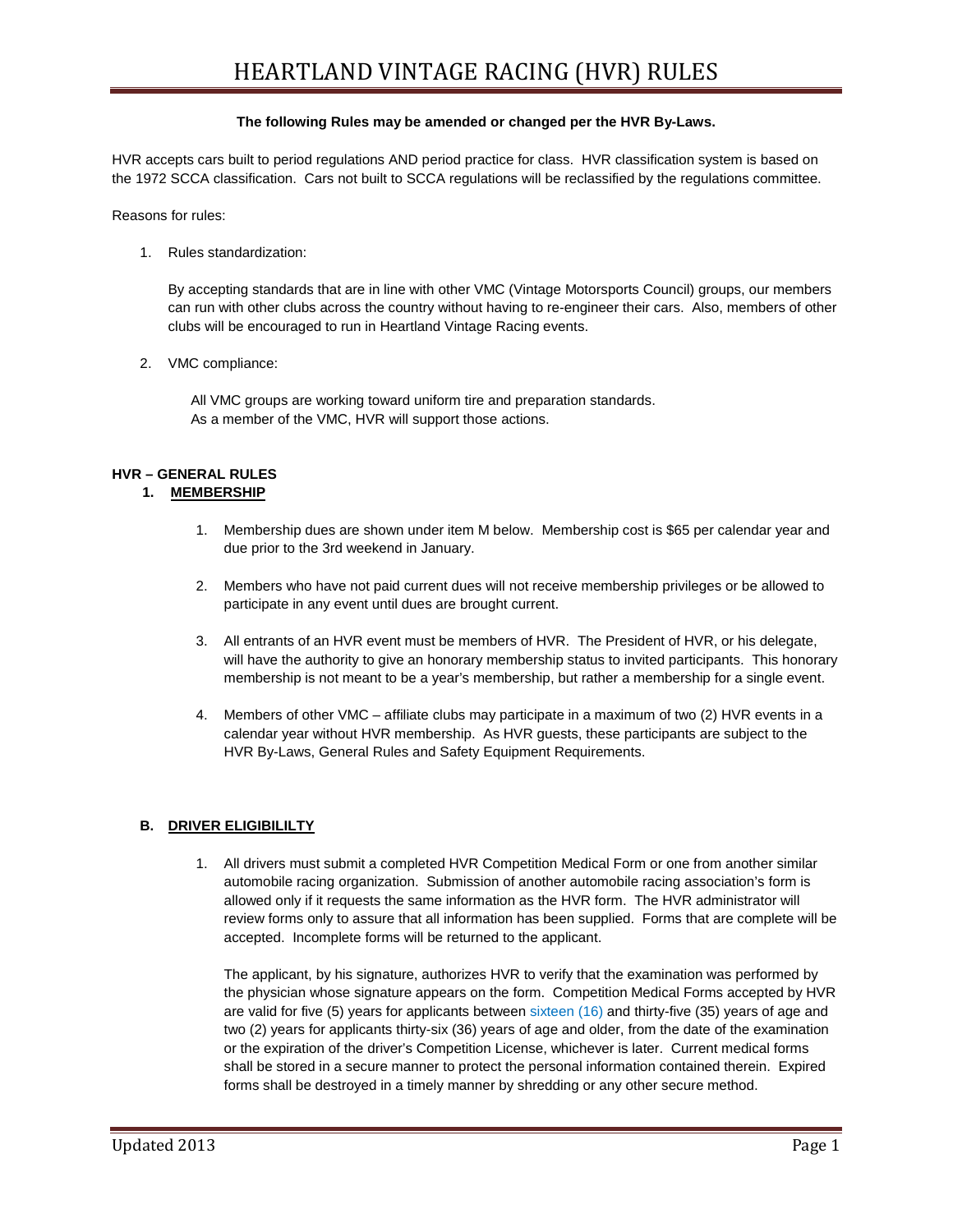- 2. All drivers must complete the following HVR Competition License requirements:
	- a. Applicants 16 years or older must submit an HVR Competition License Application to the Chief Driving Instructor or his appointee and:
		- 1. Successfully complete one HVR Driver's School or other HVR recognized Drivers School.
		- 2. Or successfully complete a recognized driver school (Skip Barber, Bondurant, etc.) or hold a current competition license (SCCA, IMSA, etc.) or hold a current vintage competition license from another recognized vintage racing club.
		- 3. Participate in a minimum of two (2) HVR racing events and meet with the approval of the Chief Driving Instructor or his appointee. Drivers with prior race driving experience may be granted an HVR Competition License at the discretion of the Chief Driving Instructor or his appointee.
		- 4. Drivers who do not possess a current VMC or HVR competition license but who do posses a current SCCA, IMSA or similar license will be accepted as guests of HVR and will be required to attend a Vintage Attitude meeting prior to driving in an HVR event.
	- b. Renewal of Competition License:
		- 1. Drivers who renew their HVR membership, who had a valid HVR Competition License from the immediate past year, and who have a current competition medical on file may be issued a Competition License renewal.
		- 2. Those drivers previously licensed who do not meet this renewal criteria must apply to the Chief Driving Instructor or his appointee and, at the discretion of the Chief Driving Instructor or his appointee, the driver's Competition License may be renewed.
		- 3. The issuance of an HVR Competition License is not automatic upon the completion of the above requirements, but will be the decision of the Chief Driving Instructor or his appointee.
		- 4. All entrants must present a club membership, current Competition License (or Student Log Book), proof of current medical exam and a photo ID at registration. VMC and VMC affiliate club licenses will be accepted as outlined under "Section A. Membership".
		- 5. All entrants must present their Vehicle Log Book at Tech Inspection for each event.
		- 6. If, during the five (5) years for sixteen (16) to thirty-five (35) year olds and two (2) years for those thirty-six (36) and older that a medical is current, a driver experiences a significant medical problem, it is the responsibility of the driver to submit a letter from his or her treating physician stating that it is safe for him or her to resume racing.
		- 7. At any time if the Chief Driving Instructor or his appointee deems that any licensed driver is seriously deficient in any aspect of their driving skills, the status of their license may be changed to that of a Provisional License. While driving with a Provisional License, the car of the driver will display an "X" and the driver will be under observation at all driving events. In order to lift the Provisional License, the driver must demonstrate to the satisfaction of the Chief Driving Instructor or his appointee that active steps have been taken to remedy the deficiencies. If not lifted after four events, the driver's Competition License will be revoked.
		- 8. Drivers who make the transition to a larger, faster, or significantly different class of car will advise the Chief Driving Instructor or his appointee of such a change. Those drivers will then be under observation until demonstrating suitable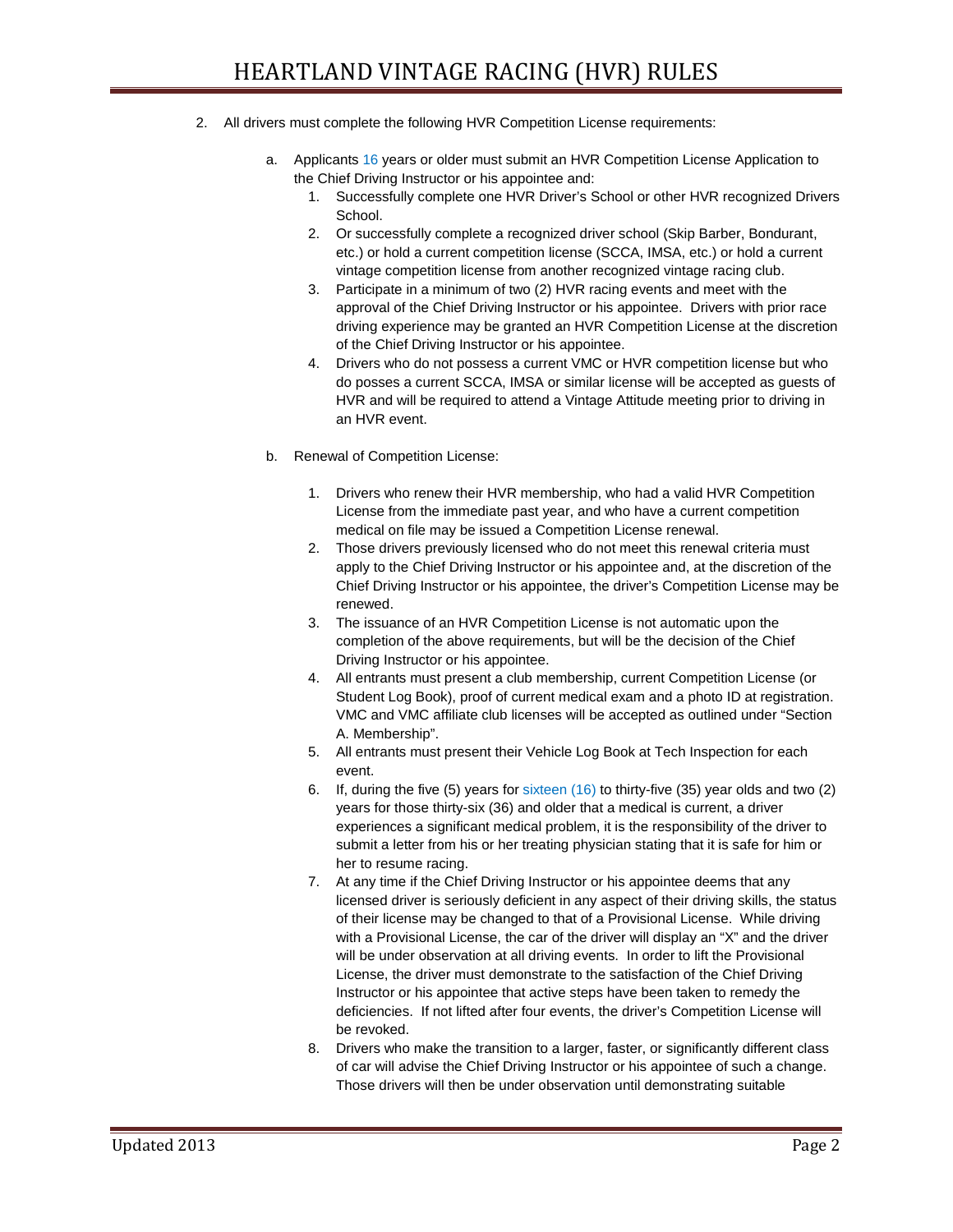capability in the new car. An "X:" on the car may be required during this observation period.

9. An HVR license is valid for one year from date of issuance.

 *NOTE: The above criteria constitutes eligibility and not a guarantee of a license. The Chief Driving Instructor and the Chief Steward (or their appointees) each have the authority to deny, suspend, revoke or make Provisional any Competition License. The driver may protest this decision, in person to the Board of Directors.* 

## **C. VEHICLE ELIGIBILITY**

HVR accepts A Sedans and Production Sports cars up to and including 1972 with preparation in accordance with the 1972 SCCA's GCR and PCS versions up to and including 1972 with HVR exceptions. Quality DOT legal tires of any manufacture and compound in 50 aspect ratio or higher are permitted. All production cars and sedans listed in 1972 GCR's may be updated to the 1972 specifications. Refer to the 1972 PCS's for the specifications for your year and model car.

HVR requires that any car accepted must be representative of a car type that actually raced in period in the SCCA. Classes are based on the 1972 SCCA GCR as follows: Sedans A thru C; Production A thru H. HVR does not accept any replicas, continuation cars, or kit cars of any type, nor does HVR accept any turbocharged cars.

For inclusion in special events, HVR may accept current SCCA race cars in all classes. These cars must have wheels and tires that comply with the following class criteria and exceptions and these cars will, when required, be moved to a different class based upon the engine displacement and other non vintage factors. Accurate description of these cars must appear on the race car entry form.

HVR also accepts cars for its FIA Class prepared to 1974 FIA or earlier specifications, as raced in other than SCCA competitions (e.g., IMSA, RAC, ModSports, etc.).

HVR accepts Sport-Racing Classes A thru D for cars raced prior to 1973. Owners must provide proof of date of manufacture of identical model and appropriate specifications.

HVR accepts Formula Classes as follows: FA with 1980 cut-off; FB, FSV, F2 to 1972 and F-1 cars up to 1960; FC with 1972 cut-off; FF1 with 1972 cut-off; FF2 for cars between 1973 and 1980; FV with 1972 cutoff with the exception of the Formula V2 class. All sports racers and formula cars must have been manufactured prior to 1-1-1973 and must be prepared in compliance with the 1972 SCCA GCR, PCS and FIA Papers, with HVR exceptions.

FV2 class Formula V cars manufactured between 1973 and 1978 and prepared in compliance with the SCCA GCR dated 1-1-1979 with HVR exceptions are accepted.

To encourage participation in Vintage Racing by cars that are of 1950's appearance and technology HVR accepts Classics. They differ in spirit as well as equipment from other HVR classes since 1950's production cars were not allowed as many modifications as they were in the 1960's. They should, ideally, be suitable for road or racing and many performance modifications are discouraged or not allowed. Although 1961 is the nominal cut-off, some later cars are clearly 50's technology while some 1960-era cars are not and will be excluded from this Group. Cars built prior to 1962 that are modified beyond these regulations may still be eligible for other HVR groups. Although racing is not restricted, outright competition is not emphasized in this group as much as in other HVR groups.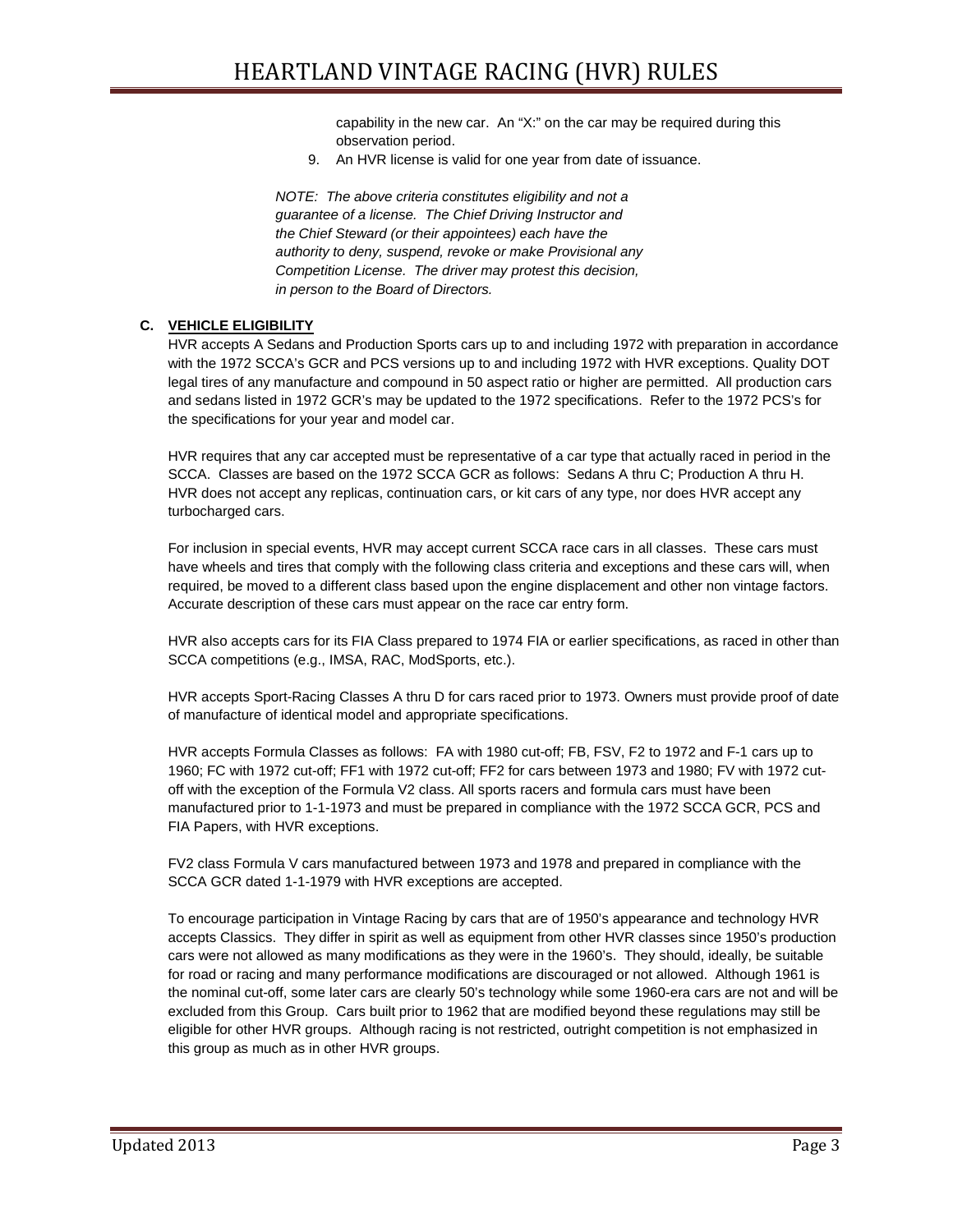- 1. All cars will be checked for eligibility and authentic period preparation at he first event they run of the season.
- 2. All Cars are required to have on file with the Chief of Tech, an up to date Declaration sheet or they will not be gridded. Falsifying the Declaration sheet (cheating) will result in the suspension of the owners VMC license for a minimum of 6 months.
- 3. Cars that are prepared beyond allowable modifications are required to be corrected or excluded from competition at the discretion of the Chief Steward, Authenticity Chairman, and the Group Representative.
- 4. The items to be corrected referenced in #3 above, and a time frame for the correction, will be noted on the Declaration sheet.
- 5. Once the car has been scrutinized, it need not be checked the rest of the season. When illegal/non-authentic modifications are corrected, it is the driver's responsibility to notify the Group Representative .If a change is made that would make the car less authentic, the officials must be notified so the authenticity can be adjusted.
- 6. The Group Representative will spot-check for continued compliance throughout the season. If a car is found to have changed to an illegal configuration without notifying the officials, the driver may be suspended from competition, and/or have his VMC license revoked at the discretion of the Chief Steward or the Chief of Tech.
- 7. If a driver is reprimanded or disciplined for driving infractions, the driver can be disqualified or have other disciplinary action taken. The penalty for overdriving is more than the reward for winning.

# D. **VEHICLE PREPARATION -** Race Prepared Cars (Race Groups 1, 2, 3, 4, 6, 7)

## **General Criteria for All HVR Production Cars**

- 1. All cars must be prepared to the SCCA GCR/PCS limited to the year 1972 unless otherwise noted. Any appropriate earlier year may be chosen but cars must be prepared to a single year. No mixing and matching of rules from different years is allowed.
- 2. Cars must be prepared to specifications listed on their respective page in the PCS. Cars may not be modified beyond their single page unless specifically authorized within the GCR or by Board of Directors approved exceptions to the GCR or per HVR exceptions.
- 3. Post 1972 unibodies up to 1990 may be used in the construction of cars provided they are fully back dated to 1972 or earlier specifications. It is up to the entrant to prove there are no structural enhancements in the later unibody.
- 4. Tires must be fully treaded (60% of the tread width must have full depth grooves formed by the manufacturer); the tread pattern must be molded, not hand cut. Shaving is permitted as long as the minimum required tread depth is maintained across the entire width of the tread face.

Competition tires are typically molded with a tread depth of 5/32" to 6/32" and should not need shaving. Street tires are typically molded with tread depths of 8/32" to 10/32". Tire manufacturers recommend shaving street tires to a depth of 4/32" to 5/32" when used for competition. In all cases, tires must have 2/32" minimum tread depth at all times during competition. Treaded tires of minimum 60 series aspect ratio must be used unless an Exception is specifically granted by the Board of Directors. Measured tread width will be used to determine aspect ratio.

## Approved tires:

- Avon treaded racing tires.
- Dunlop treaded vintage racing tires.
- Englebert treaded vintage racing tires.
- Goodyear Vintage Sports Car Special (Blue Streak).
- Hoosier bias-ply Street TD's and Vintage TD's.
- Kumho V70.
- Toyo RA1.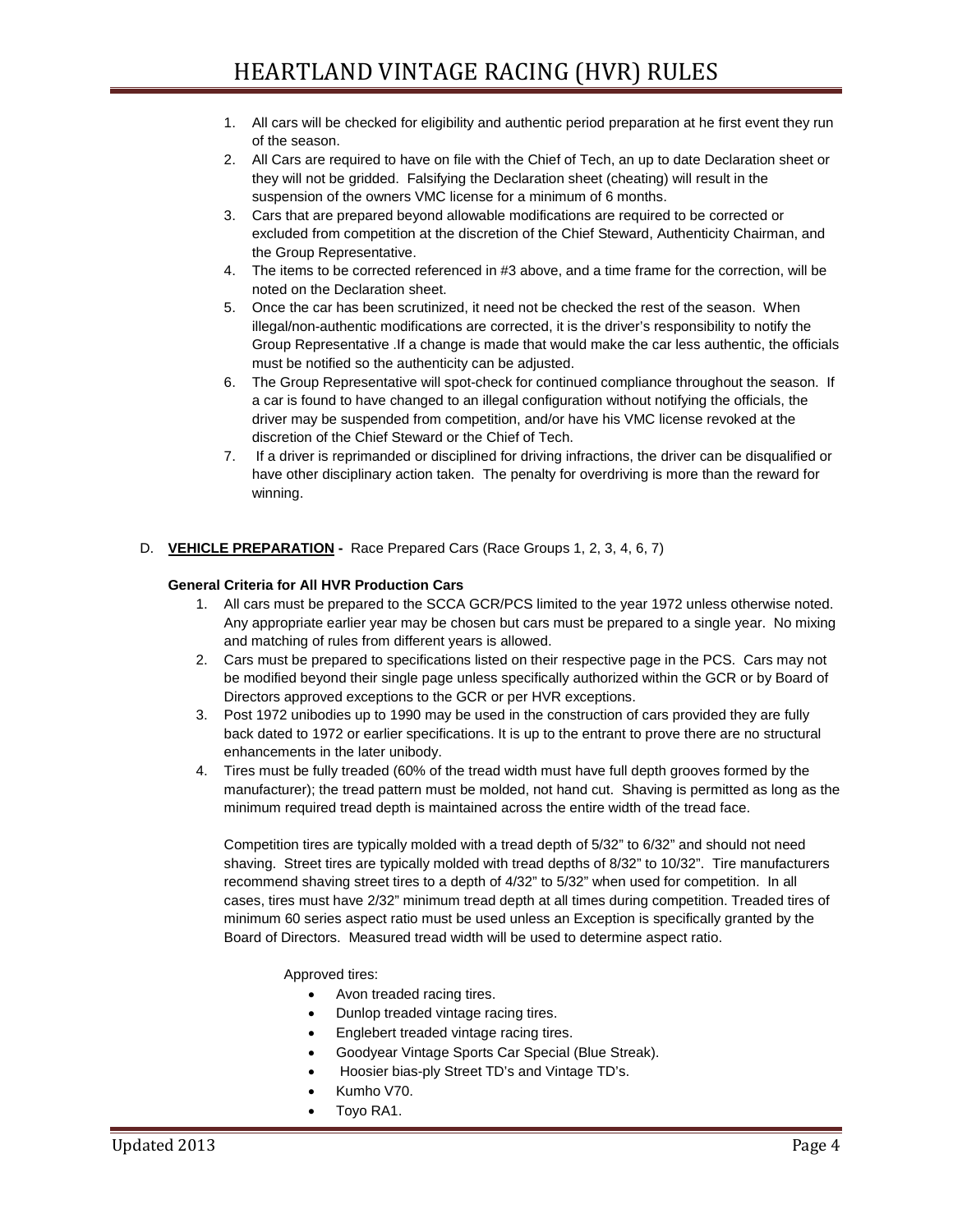- Yokohama A008RS11 and A008P.
- Yokohoma A032R.
- DOT street radials with a wear rating of more than zero.

Tires specifically not allowed:

- BFG G-Force R1.
- BFG Comp T/A drag radial.
- Goodyear GS-CS.
- Hoosier DOT racing radial RS03 and all current variations.
- Hoosier DOT bias-ply dirt stocker. (Exception: may be used as rain tires only.)

Other brands and styles will be reviewed and approved or denied upon application by the Authenticity Committee. Approval will be so noted on the Declaration sheet by the Tech Inspector.

- 5. All heads must be OEM. No aftermarket heads are allowed.
- 6. No roller cams are allowed unless fitted from the factory.
- 7. Aftermarket blocks are allowed provided they are of the same material as OEM and critical dimensions are the same.
- 8. Aftermarket engine internals are allowed.
- 9. Production cars may upgrade to bigger versions of their original carburetors or replace them with Webers with the same number of barrels. (i.e. Midget with a single Weber in place of two SU's).
- 10. Intake manifolds must be OEM, period aftermarket or aftermarket of period design. For V-8 cars, aftermarket manifolds must be of period design, non-air gap and dual plane.
- 11. Aftermarket control arms are not allowed..
- 12. Aftermarket rotors may be used provided they are the same diameter as originally provided and stock caliper reused and mounted in stock location.
- 13. HVR exceptions will apply.

## **General Criteria for All HVR Sedan Cars**

- 1. All cars must be prepared to an appropriate SCCA GCR.
- 2. No mixing and matching of rules from different years is allowed.
- 3. Cars may be updated within "Authorized and Required" modifications as listed in the GCR.
- 4. Post 1972 unibodies up to 1990 may be used in the construction of cars provided they are fully back dated to 1972 or earlier specifications. It is up to the entrant to prove there are no structural enhancements in the later unibody.
- 5. Tires must be fully treaded (60% of the tread width must have full depth grooves formed by the manufacturer); the tread pattern must be molded, not hand cut. Shaving is permitted as long as the minimum required tread depth is maintained across the entire width of the tread face.

Competition tires are typically molded with a tread depth of 5/32" to 6/32" and should not need shaving. Street tires are typically molded with tread depths of 8/32" to 10/32". Tire manufacturers recommend shaving street tires to a depth of 4/32" to 5/32" when used for competition.

In all cases, tires must have 2/32" minimum tread depth at all times during competition.

6. Treaded tires of minimum 60 series aspect ratio must be used unless an exception is specifically granted by the Board of Directors. Measured tread width will be used to determine aspect ratio.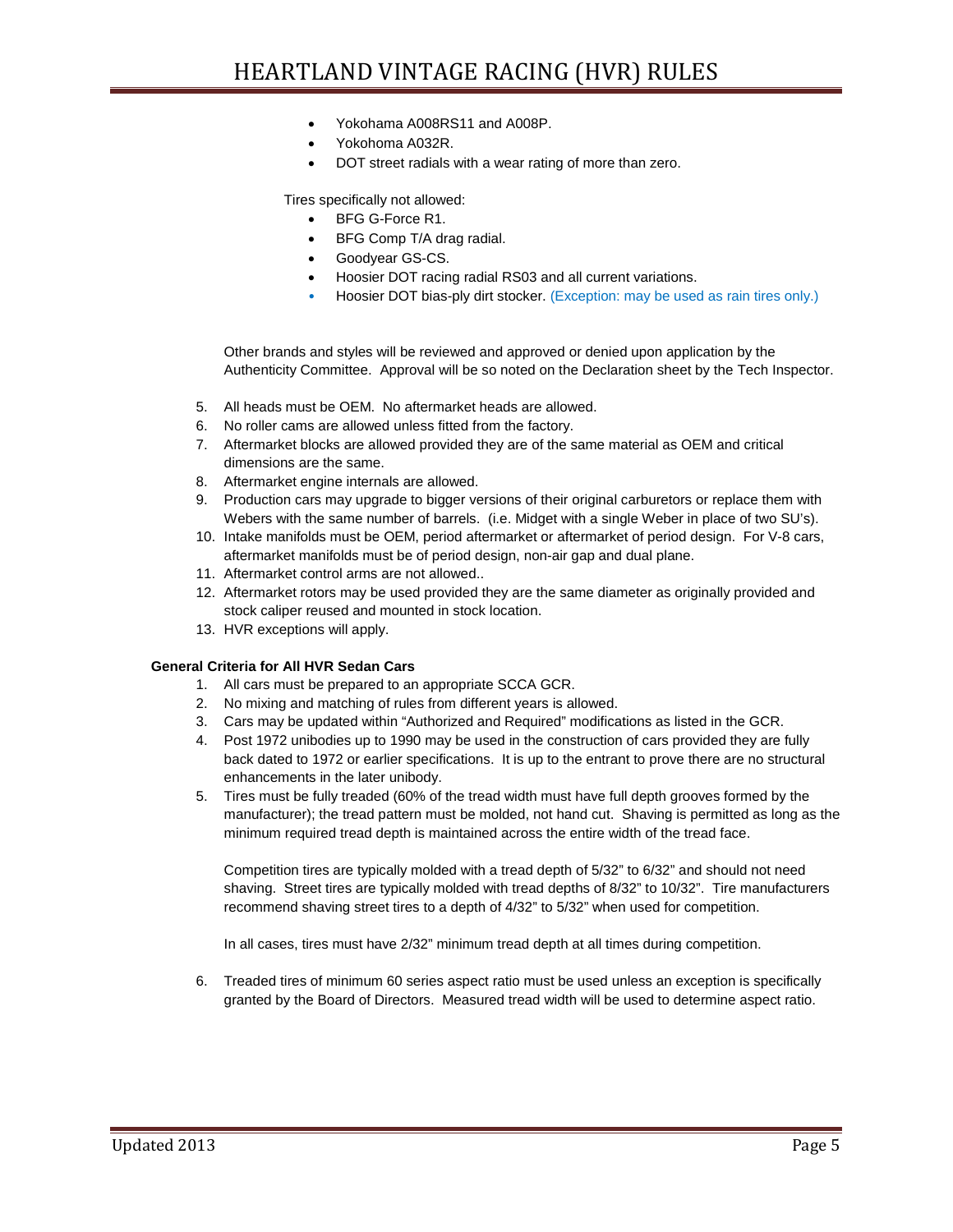Approved tires:

- Avon treaded vintage racing tires.
- Dunlop treaded vintage racing tires.
- Englebert treaded vintage racing tires.
- Goodyear Vintage Sports Car Special (Blue Streaks).
- Hoosier bias-ply Street TD's and Vintage TD's.
- Kumho V70.
- Toyo RA1.
- Yokohama A008RS11 and A008P.
- DOT street radials with a wear rating of more than zero.

Tires specifically not allowed:

- BFG G-Force R1.
- BFG Comp T/A drag radial.
- Goodyear GS-CS.
- Hoosier DOT racing radial RS03 and all current variations.
- Hoosier DOT bias-ply dirt stocker. (Exception: may be used as rain tires only.)

Other brands and styles will be reviewed and approved or denied upon application by the Authenticity Committee. Approval will be so noted on the Declaration sheet by the Tech Inspector.

- 7. Treaded tires of minimum 60 series aspect ratio must be used unless an exception is specifically granted by the Board of directors. Measured tread width will be used to determine aspect ratio.
- 8. All heads must be OEM. No aftermarket heads are allowed.
- 9. No roller cams are allowed.
- 10. Aftermarket blocks are allowed provided they are of the same material as OEM and critical dimensions are the same.
- 11. Aftermarket engine internals are allowed.
- 12. A-Sedan class dry sump tanks must be mounted forward of the fire wall or be mounted so as to pass a safety inspection by the HVR Chief of Tech.
- 13. Intake manifolds must be OEM, period aftermarket or of period design. For V-8 cars, aftermarket manifolds must be of period design, non-air gap, and dual plane.
- 14. Aftermarket rotors may be used provided they are the same diameter as originally provided and period caliper reused and mounted in period location.
- 15. HVR exceptions will apply.

## **General Criteria for all HVR FIA cars**

FIA: Cars thru 1974

Not a production car class. Cars that do not meet rules for AP, AS, or BP will not be "bumped" to the FIA class. Cars built to FIA Group 2, 3, or 4 IMSA, or RAC ModSports regulations must conform to period practice. Cars may run any tires that fit the rims. All cars introduced after the 1998 season must have period history or mechanical and bodywork exactly replicated to a specific car that ran prior to 1975. Paint and trim need not be replicated. Aftermarket blocks are not allowed. Aftermarket rods and cranks are allowed as are roller rockers. Dry sumps are allowed in any car. All front engine V-8's must have period gear box. Maximum displacement (+0.040) for Corvette/Camaro is 454 cu. In., 429 cu.in. for Mustang, 351 cu. In. for Pantera, 3.0 liters for 911, 2.4 liters for 914/6 and 4.2 liters for XKE. Maximum diameter brake rotors is 12" for all cars. All brake components must have been available in 1974. Wheel diameter of 15" or 16" are allowed. Wheel widths are: 10" for pony cars, 12" for XKE and 911 Carrera, 10/14 for Corvette and Pantera, 7/8" for 914/6. No carbon fiber components allowed on any car. XKE must meet RAC ModSports regulations (coupe or hardtop bodies only). Sample Cars: IMSA Corvette, ModSports XKE, Porsche RSR and Pony Cars.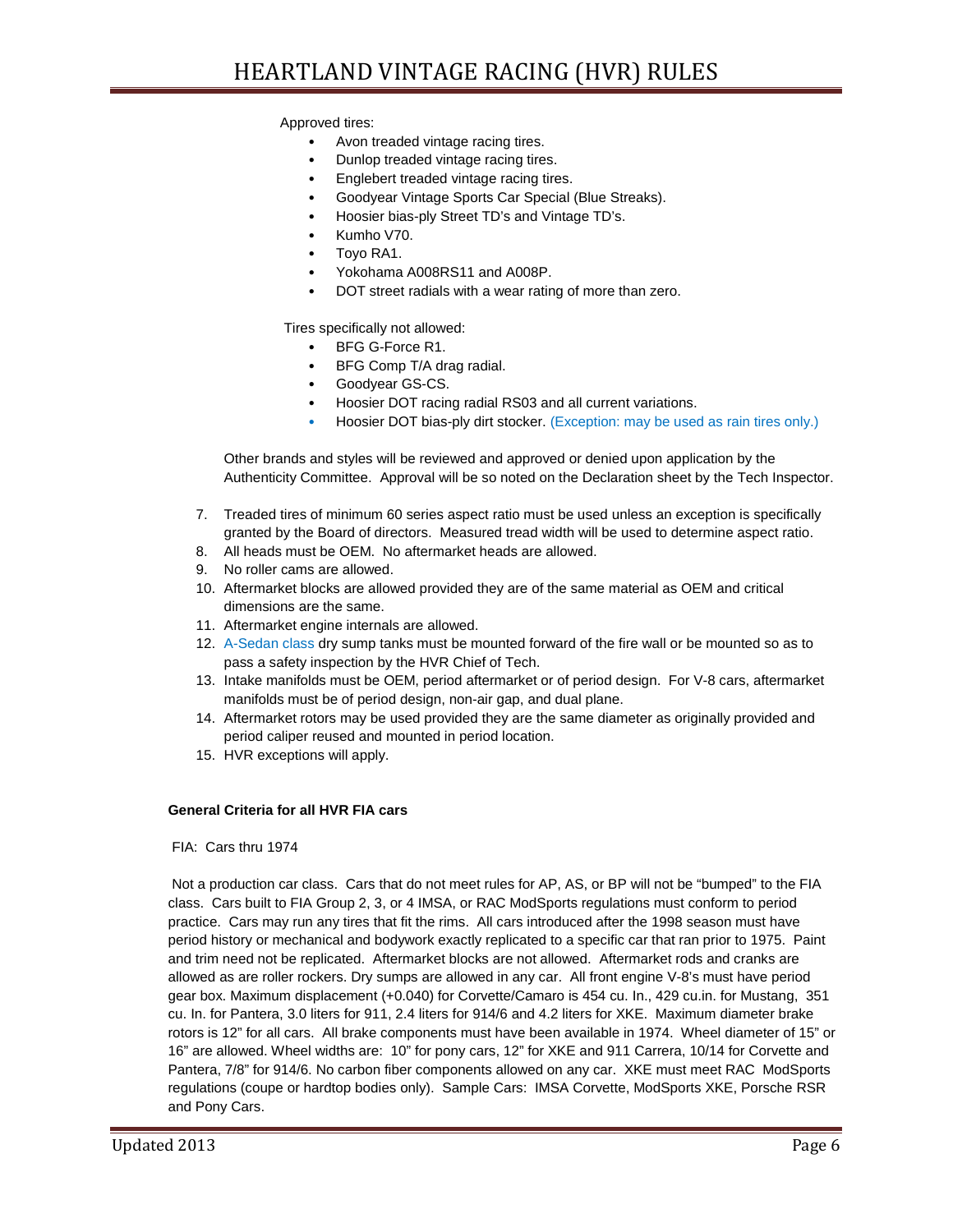## **General Criteria for Sports Racing Cars**

- 1. Cars must be an example of cars raced prior to 1973.
- 2. Owners must provide proof of date of manufacture of identical model and appropriate specifications.
- 3. English Clubman cars must run with fenders.
- 4. HVR exceptions will apply.

#### **General Criteria for Formula Cars**

- 1. Owners must provide proof of date of manufacture of identical model.
- 2. Identical models must have been raced in or before the cut-off year.
- 3. HVR exceptions will apply.

#### **Specific Exceptions and Clarifications for Individual Classes**

**A-Production:** Cars that ran in SCCA A-production prior to 1973. Examples are Corvette 427/454/350 LT-1, 390 AMX, Shelby GT-500, 427 Cobra.

- 1. Maximum over bore of stock bore is limited to 0.060".
- 2. Maximum cubic inch is based and limited to maximum allowed over bore and stock stroke.
- 3. Roller rockers of any type are allowed.
- 4. Angle plug OEM heads are not allowed on any production cars.
- 5. 289 powered (or 302) Cobras with Webers will run in A/P as per 1965 SCCA specifications.
- 6. A-Production may use 50 series tires. No slicks, re-grooved or recaps.
- 7. Camshaft is "free".
- 8. Clutch is "free".
- 9. Oil system is "free". Dry sump is allowed.
- 10. Differential ratio is "free" (no locked rear-end).
- 11. Suspension: original attachment points (original type sway bar is free)
- 12. Head flow must be directed as original.
- 13. Transmission: original housing and original number of speeds, ratios are "free". Dog ring types are approved.
- 14. The generator or alternator may be removed.
- 15. Shocks are "free".
- 16. Roll bars/roll cages: not allowed to go through the firewall and tie to the front suspension tie points (i.e. shock towers).
- 17. Head lamps and glass tail lamps must be taped for racing.
- 18. Accurate cc displacement must be declared.
- 19. Wheels may be 1.5" wider than stock width as listed in the 1972 SCCA PCS or in manufacturer's data. Cars with 16" standard wheels may substitute 15" wheels.
- 20. Wheels must be of period appearance (modern copies OK) No Revolutions or 3-piece wheels.
- 21. Tires: DOT 50 series or higher or Goodyear Blue Streak racing tires or equivalent treaded vintage tire made by Avon, Hoosier or Dunlop, no slicks, 2/32" minimum tread, no re-grooved or recaps.
- 22. Alternate material is approved for hood and deck lids.
- 23. Other HVR exceptions may apply.

**B-Production:** Cars that ran in SCCA B-production prior to 1973. Examples are Corvette 290. AMX, Shelby GT-350, 289 Cobra.

- 1. Maximum over bore of stock bore is limited to 0.060".
- 2. Maximum cubic inch is based and limited to maximum allowed over bore and stock stroke.
- 3. Roller rockers of any type are allowed.
- 4. Select Ford powered cars are allowed a 302 in place of a 289. They are 289 Cobras, Shelby GT 350's and Sunbeam 260/289 Tigers.
- 5. Windsor heads may be substituted for 289 Hi-Po heads on Ford cars.
- 6. Angle plug OEM heads are not allowed on any production cars.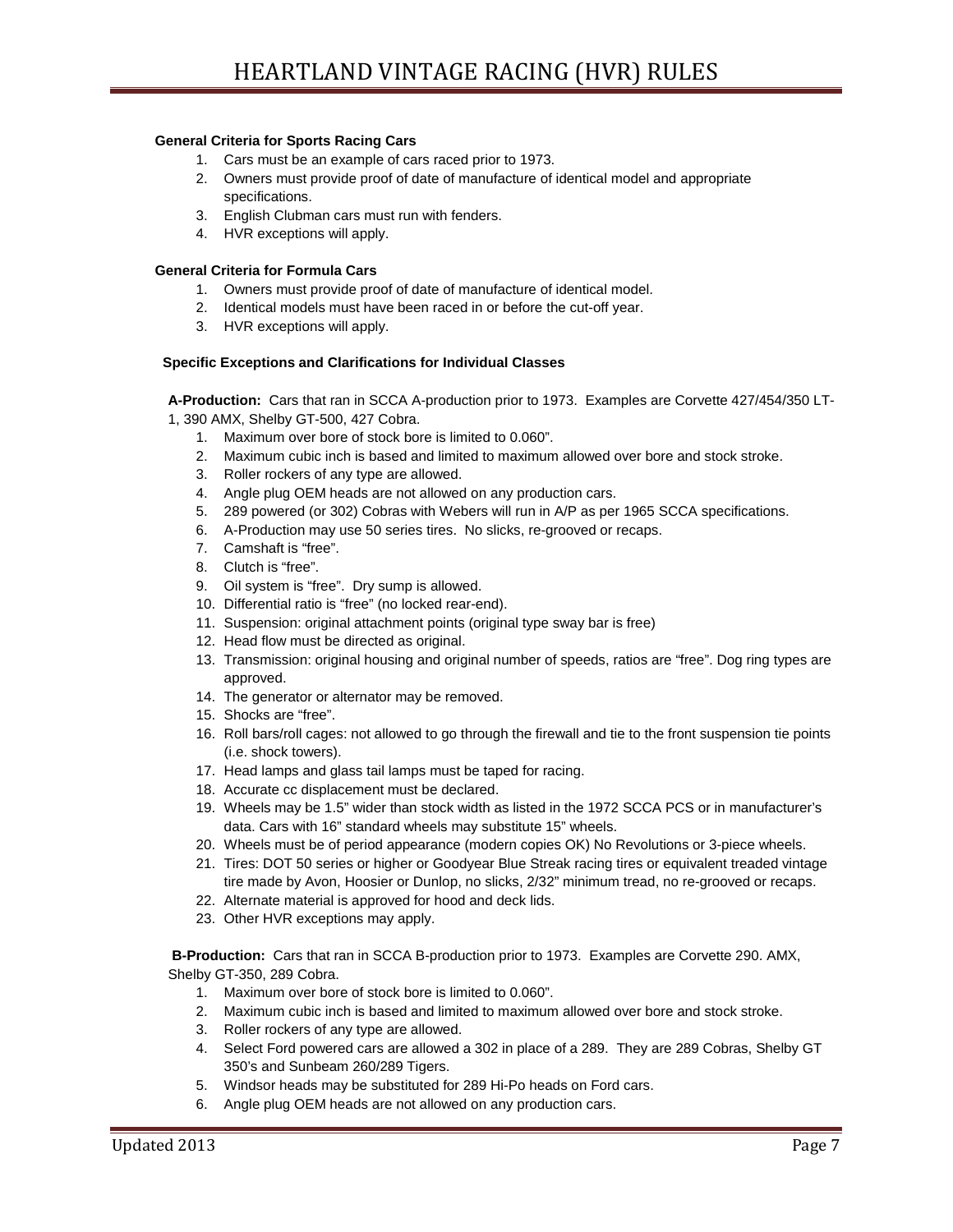- 7. B-Production may use 50 series tires. No slicks, re-grooved or recaps.
- 8. Camshaft is "free".
- 9. Clutch is "free".
- 10. Oil system is "free". Dry sump is allowed.
- 11. Differential ratio is "free" (no locked rear-end)
- 12. Suspension: original attachment points (original type sway bar is "free")
- 13. Head flow must be directed as original.
- 14. Transmission: original housing and original number of speeds, ratios are "free". Dog ring types are approved.
- 15. The generator or alternator may be removed.
- 16. Shocks are "free".
- 17. Roll bars/roll cages: not allowed to go through the firewall and tie to the front suspension tie points (i.e. shock towers).
- 18. Head lamps and glass tail lamps must be taped for racing.
- 19. Accurate cc displacement must be declared.
- 20. Wheels may be 1.5" wider than stock width as listed in the 1972 SCCA PCS or in manufacturer's data. Cars with 16" standard wheels may substitute 15" wheels.
- 21. Wheels must be of period appearance (modern copies OK) No Revolutions or 3-piece wheels.
- 22. Tires: DOT 50 series or higher or Goodyear Blue Streak racing tires or equivalent treaded vintage tire made by Avon, Hoosier or Dunlop, no slicks, 2/32" minimum tread, no re-grooved or recaps.
- 23. Alternate material is approved for hood and deck lids.
- 24. Other HVR exceptions may apply.

**C-Production:** Cars that ran in SCCA C-production prior to 1973. Examples are Datsun 240-Z, Jaguar XKE, Lotus Europa TC, Porsche 911, Lotus Elan.

- 1. C-Production cars may use 50-series tires. No slicks re-grooved or recaps.
- 2. All SCCA-homologated Porsche 911 and TVR 2500, and Lotus S-7 twin cam, run in C/P even if classed by the SCCA in B/P.
- 3. All Sunbeam Tigers run in B/P regardless of engine size.
- 4. XKE's may run a fiberglass hood
- 5. Porsche 911 with 2.4 liter motor must run with factory mechanical butterfly injection. Other Porsche 911's may run with Webers, factory injection or Solex carbs.
- 6. Camshaft is "free".
- 7. Clutch is "free".
- 8. Oil system is "free". Dry sump is allowed.
- 9. Differential ratio is "free" (no locked rear-end).
- 10. Suspension: original attachment points (original type sway bar is "free")
- 11. Head flow must be directed as original.
- 12. Transmission: original housing and original number of speeds, ratios are "free". Dog ring types are approved.
- 13. The generator or alternator may be removed.
- 14. Shocks are "free".
- 15. Angle plug heads are not allowed on any production car.
- 16. Roll bars/roll cages: not allowed to go through the firewall and tie to the front suspension tie points (i.e. shock towers).
- 17. Head lamps and glass tail lamps must be taped for racing.
- 18. Accurate cc displacement must be declared.
- 19. Wheels may be 1.5" wider than stock width as listed in the 1972 SCCA PCS or in manufacturer's data. Cars with 16" standard wheels may substitute 15" wheels.
- 20. Tires: DOT 50 series or higher or Goodyear Blue Streak racing tires or equivalent treaded vintage tire made by Avon, Hoosier or Dunlop, no slicks, 2/32" minimum tread, no re-grooved or recaps.
- 21. Alternate material is approved for hoods and deck lids.
- 22. Other HVR exceptions may apply.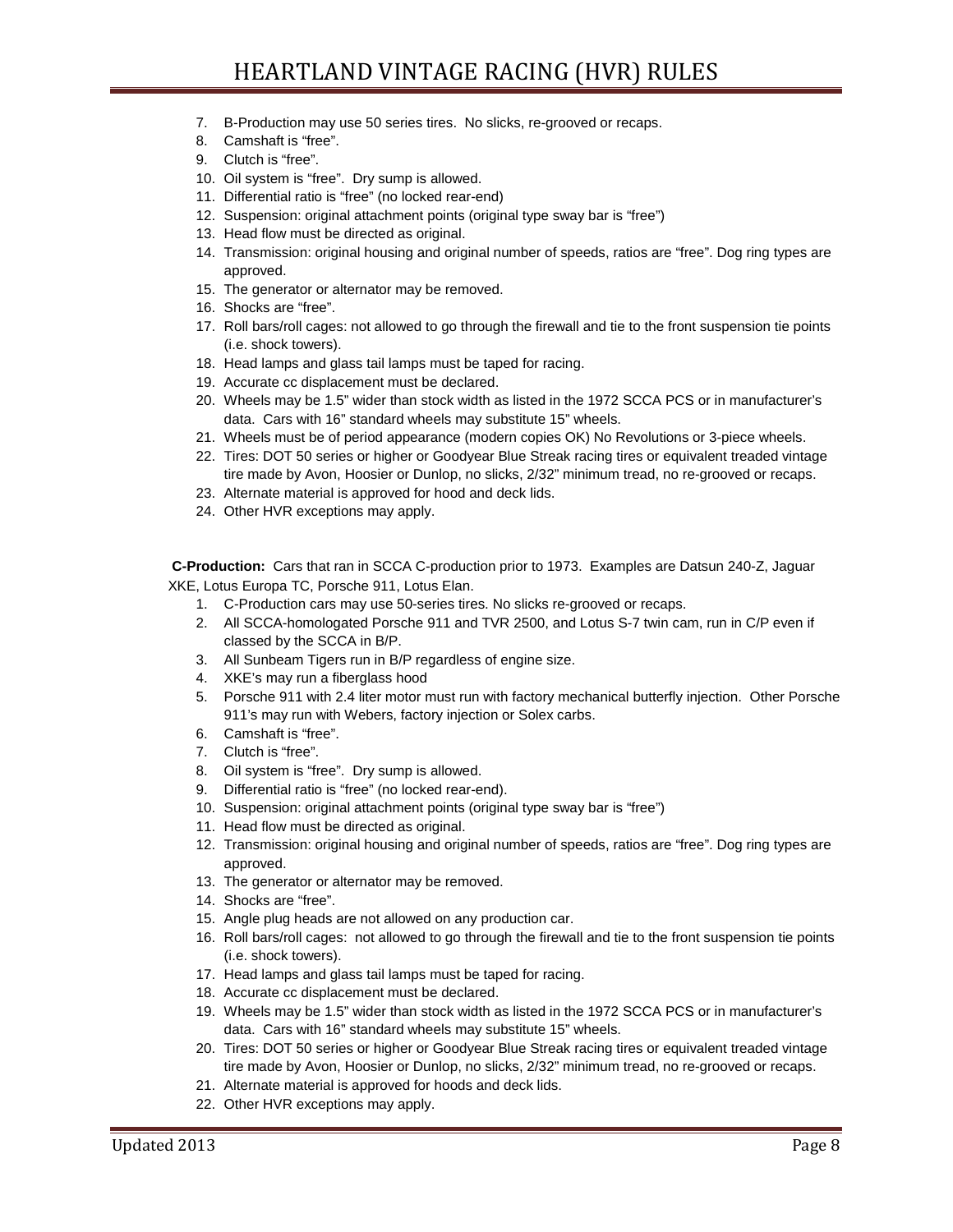**D-Production:** Cars that ran in SCCA D-production prior to 1973. Examples are Alfa Duetto, Lotus Super 7, Triumph TR-4, Courier MK.4. SEE BELOW FOR EXEMPTIONS.

**E-Production:** Cars that ran in SCCA E-production prior to 1973. Examples are MGB, Fiat 124 1604cc. SEE BELOW FOR EXEMPTIONS.

**F-Production:** Cars that ran in SCCA F-production prior to 1973. Examples are 1275 Sprite/Midget, Lotus 7 America.

- 1. 1275cc engine is allowed in all Sprite/Midget, Lotus 7 America bodies but not 1500. Bugeye's with 1275cc are legal to race.
- 2. Spridgets that meet ALL the Spec Sprite rules may run fiberglass hoods and trunk lids without penalty.

SEE BELOW FOR FURTHER EXEMPTIONS.

**H-Production:** Cars that ran in SCCA G and H-production and D-Sedan prior to 1973. Examples are Fiat 850, 948 Sprite, 998 Mini, Fiat-Abarth 1000. SEE BELOW FOR EXEMPTIONS.

## **EXEMPTIONS FOR D, E, F AND H PRODUCTION:**

- 1. Any 1965-1966 Corvair may be configured as a Yenko Stinger but must retain drum brakes.
- 2. Roll bars/ roll cages: not allowed to go through the firewall and tie to the front suspension tie points (i.e. shock towers).
- 3. Head lamps and glass tail lamps must be taped.
- 4. A slight widening or change on the original fender shape may be permitted as long as it still conforms closely to the original body lines.
- 5. Tires: DOT 50 series or higher or Goodyear Blue Streak racing tires or equivalent treaded vintage tire made by Avon, Hoosier or Dunlop, no slicks, 2/32" minimum tread, no re-grooved or recaps.
- 6. The use of any wheel of the same diameter and with a rim no more than 1.5 inches wider than the standard wheel listed by the SCCA PCS or FIA for the car. Changes in track resulting from the use of the above wheels may not exceed plus or minus 2 inches from the dimensions listed by SCCA PCS for the car.
- 7. Shocks are "free".
- 8. Suspension: original attachment points, original type sway bars are "free"
- 9. The generator or alternator may be removed.
- 10. Carburetors: original type (side draft for side draft, etc.) size and number throats. No injection unless originally supplied.
- 11. One two-throat carburetor (i.e. Weber) may be used in place of single-throat carburetors (i.e. S.U.)
- 12. Internal engine modifications are "free", except that stroke **may not** be increased.
- 13. Roller rockers are approved.
- 14. Alfa Romeo may use a 1750 cc engine in place of a 1300 or a 1600 cc engine.
- 15. BMC 1275 engines may be used in place of a BMC 948 cc or a 1098 cc engine.
- 16. Porsche 1750 engines may be used to replace engines in 356 and 912 models.
- 17. All cars will be moved up in class to reflect the increase in engine size.
- 18. Head flow must be directed as original.
- 19. All cars must use cylinder heads appropriate for period of manufacture.
- 20. Accurate displacement must be declared.
- 21. Transmission: original housing and original number of speeds, ratios are "free". Dog ring type transmissions are approved.
- 22. Clutch is "free".
- 23. Differential ratio is "free".
- 24. Dry sumps are allowed.
- 25. Porsche 356 may use disc brakes.
- 26. Alternate material is approved for hoods and deck lids.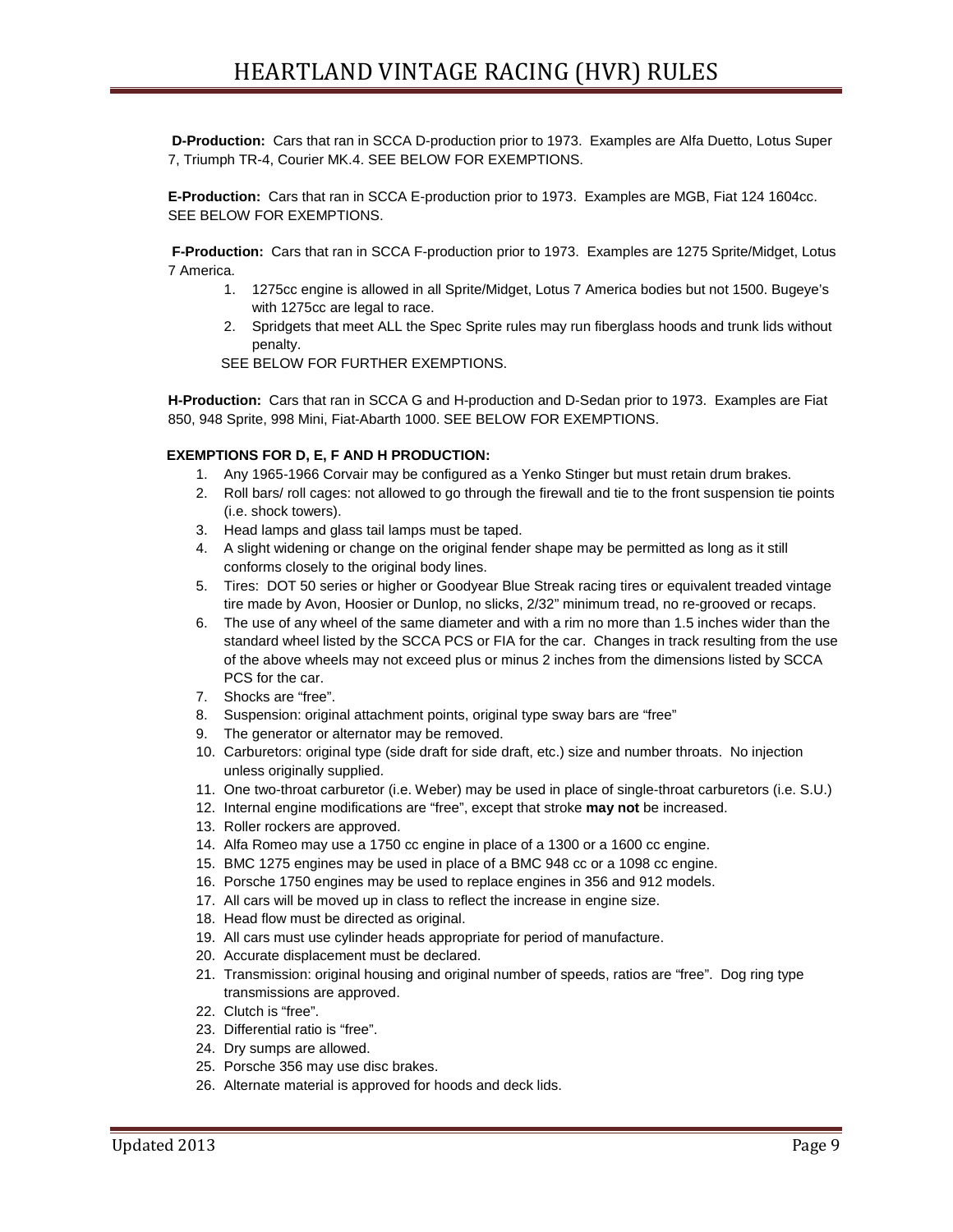**A-Sedan – Trans-Am:** Cars that ran in SCCA A-Sedan or Trans-Am prior to 1973. Examples are Camaro, 1964-70 Mustang, Challenger and Javelin.

- 1. Maximum cubic inch of 310 is based and limited to maximum allowed over bore and stock stroke.
- 2. Roller rockers of any type are allowed.
- 3. All heads must be OEM and must be cast prior to 1973. No slant plug heads.
- 4. Ford Boss heads may not be used on 1968 or earlier Ford cars.
- 5. All brake calipers must be of period design and available in period.
- 6. Maximum wheel width is 8", maximum diameter is 15".
- 7. Fiberglass fenders and doors are specifically not allowed.
- 8. Dry sump tanks must be mounted within the engine compartment or be mounted so as to pass a safety inspection by the HVR Chief of Tech.
- 9. Tires: DOT 50 series or higher or Goodyear Blue Streak racing tires or equivalent treaded vintage tire made by Avon, Hoosier or Dunlop, no slicks, 2/32" minimum tread, no re-grooved or recaps.
- 10. Alternate material is approved for hoods and deck lids.
- 11. Dog ring type transmissions are approved
- 12. Head lamps and glass tail lamps must be taped.
- 13. Other HVR exceptions may apply.

**B-Sedan:** Cars that ran in SCCA B-Sedan prior to 1973. Examples include Datsun 510, Alfa GTV, BMW 2002 and Lotus Cortina.

- 1. Engine limit of 2000cc (up to and including 1970 GCR) or 2500cc (1971 and 1972 GCR 2.5 Trans-Am spec.)
- 2. Maximum rim width is 7".
- 3. Tires: DOT 50 series or higher or Goodyear Blue Steak racing tires or equivalent treaded tire made by Avon, Hoosier or Dunlop, no slicks, 2/32" minimum tread, no re-grooved or recaps.
- 4. Alternate material is approved for hoods and deck lids.
- 5. Roller rockers are approved.
- 6. Dog ring type transmissions are approved.
- 7. Head lamps and glass tail lamps must be taped.
- 8. Other HVR exceptions may apply.

**C-Sedan:** Cars that ran in SCCA C-Sedan prior to 1973. Examples are 1275 Mini Cooper S, Alfa 1300 GTA.

- 1. Maximum engine size is 1300cc.
- 2. Maximum rim width is 6".
- 3. Mini's may run fiberglass nose.
- 4. Tires: DOT 50 series or higher or Goodyear Blue Streak racing tires or equivalent treaded vintage tire made by Avon, Hoosier or Dunlop, no slicks, 2/32" minimum tread, no re-grooved or recaps.
- 5. Roller rockers are approved.
- 6. Alternate material is approved for hood and deck lids.
- 7. Dog ring type transmissions are approved.
- 8. Head lamps and glass tail lamps must be taped.
- 9. Other HVR exceptions may apply.

**A-Sports Racing (ASR):** Mid-engine, V-8 powered sports-racers on slicks or treaded tires. Other sportsracers with slicks or 4-valve engines. Examples are Chevron B19, Lola T212, McLaren-Chevy, Genie-Buick.

- 1. Can-Am cars run thru 1974 are allowed.
- 2. Turbocharged cars are not allowed.
- 3. Roller rockers are allowed.
- 4. Dog ring type transmissions are allowed.
- 5. Head lamps and glass tail lamps must be taped.
- 6. Other HVR exceptions may apply.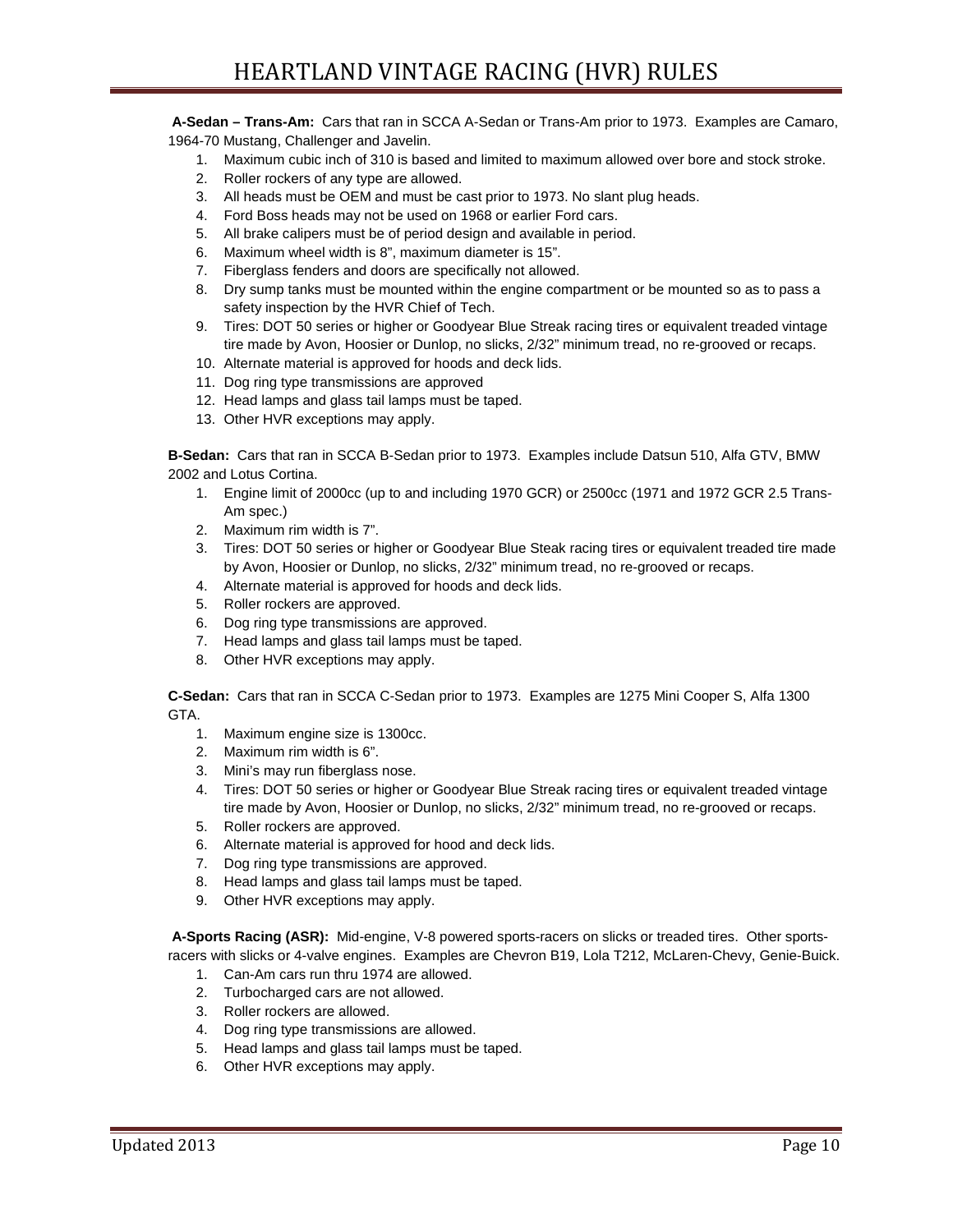#### **B-Sports Racing (BSR):** Mid-engine, sports-racers and Clubman cars up to 2000cc on treaded tires.

Examples are Bobsy SR-3 Twin cam, Lotus 23, Mallock U2/1600 Ford

- 1. All cars with Coventry-Climax FPF engines regardless of displacement
- 2. No 4-valve engines allowed.
- 3. No wings allowed.
- 4. Roller rockers are allowed.
- 5. Dog ring type transmissions are allowed.
- 6. Head lamps and glass tail lamps must be taped.
- 7. Other HVR exceptions may apply

#### **C-Sports Racing (CSR):**

- 1. 1300cc engines maximum.
- 2. No wings allowed.
- 3. Treaded tires only.
- 4. Roller rockers are allowed
- 5. Dog ring type transmissions are allowed.
- 6. Other HVR exceptions may apply.

## **D-Sports Racing (DSR):**

- 1. 1100cc engines and under.
- 2. No wings allowed.
- 3. Treaded tires only.
- 4. Roller rockers are allowed.
- 5. Dog ring type transmissions are allowed.
- 7. Other HVR exceptions may apply.

**FA:** Formula cars which raced in and conform to 1980 or earlier SCCA or FIA class.

- 1. Period body work must be used.
- 2. Cars may run on slicks.
- 3. Other HVR exceptions may apply.

**FB:** FB, FSV, F2, to 1972; F-1 cars up to 1960.

- 1. Treaded tires are required.
- 2. Wings are not allowed.
- 3. 4-valve engines are not allowed.
- 4. Other HVR exceptions may apply.
- **FC:** FC, F3, F2, Mid-engine F-Jr 1100 cc and under, all with 1972 cut-off date.
	- 1. Wings are not allowed.
	- 2. 4-valve engines are not allowed
	- 3. Treaded tires are required
	- 4. Other HVR exceptions may apply.

**FF1: FF to 1972.** 1972 or earlier FF or Monoposto regulations. Example: Merlyn Mk.20, Titan Mk.6.

1. The following spec tires are required: Monoposto Racing Historic Formula Fords will use only the following tires:

| Front: Dunlop 135/545-13 | CR82 9092 Formula Ford |
|--------------------------|------------------------|
| Rear: Dunlop 165/580-13  | CR82 9092 Formula Ford |

- 2. Standard 9092 compound only, 476 is not allowed.
- 3. Additional grooving or hand cutting is not allowed.
- 4. Rain tires are not allowed.
- 5. Steel wheels are required.
- 6. Other HVR exceptions may apply.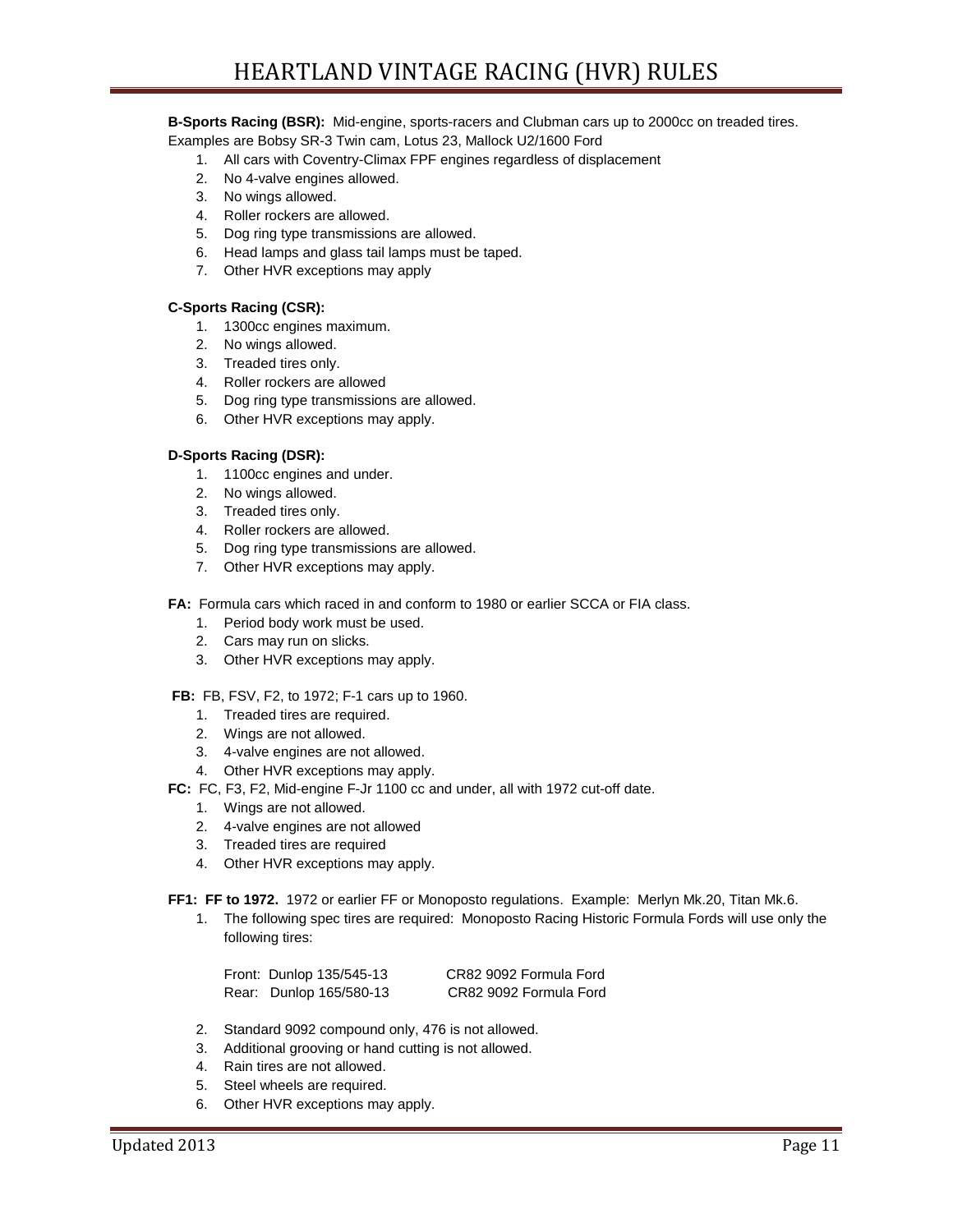**FF2:** Formula Fords from 1973 to 1980, which meet 1980 or earlier SCCA regulations. Earlier FF's may choose to run in this class as well. Example: Lola T0340, Merlyn Mk.029.

- 1. Slicks are allowed.
- 2. Mag wheels are allowed.
- 3. Other HVR exceptions may apply.

**FV:** FV meeting 1972 SCCA GCR or Monoposto regulations. Entrant to show proof of date of manufacture of similar model. Example: Zink FV to 1972.

- 1. Slicks or treaded tires allowed.
- 2. Working fan belt required for cooling, generator must spin but may be gutted.
- 3. Fan shroud must remain.
- 4. 12 volt batteries are allowed.
- 5. Zero-roll (unless original as D-13 and Shadowfax) is not allowed.
- 6. Modern body updates not allowed.
- 7. Monoshock not allowed.
- 8. Chrome 4.5" steel VW-style wheels are allowed.
- 9. The 1385 cc 40 hp kits may be used.
- 10. Magnesium alloy or aluminum material is authorized for engine cases.
- 11. Oil coolers and filters are "free".
- 12. Fuel cells are required.
- 13. Other HVR exceptions may apply.
- **FV-2:** Meeting 1979 GCR (Formula V2)
	- 1. Magnesium alloy or aluminum material is authorized for engine cases.
	- 2. Fuel cells are required.
- **SV:** Meeting 1972 GCR (Formula SV)
	- 1. 1700 cc engine is allowed.
	- 2. Magnesium alloy or aluminum material is authorized for engine cases.

## **Modifieds**:

- Must be in period configuration and use period technology (1950's) and parts.
- Treaded tires required of 60-series or taller. 6" maximum wheel width. Wheels should be of period appearance (modern copies like Panasport, American Torque-Thrust, Halibrand, etc. OK). No 3 piece wheels allowed.
- Brakes must be of period availability (no Wilwood, vented rotors, etc.) Disc brakes may be substituted for drums only if fitted to at least one similar car prior to 1962. Proof is responsibility of the driver. Any drum brake may be substituted for any other drum brake (including Alfin drums). Alternate period calipers may be used in place of Halibrand spot brakes.
- The following cars are specifically NOT allowed in Group 4: Lotus 19, Elva Mk.6, Cooper Monaco. They run in BSR, Group 6 depending on engine.
- Period sports-racers may be replicated using only period parts (including an original, non-repro production car frame). Owner must furnish documentation on car replicated. Example: Devin-Healey or Triumph, etc.
- Other HVR exceptions may apply.

## **APPROVED CARS FOR CLASSES WITHIN HVR CLASSIC GROUP 4**

Please submit cars not listed for classification. Cars with non-SCCA approved modifications may be reassigned to another class or group. Classes will be broken down farther as participation levels increase.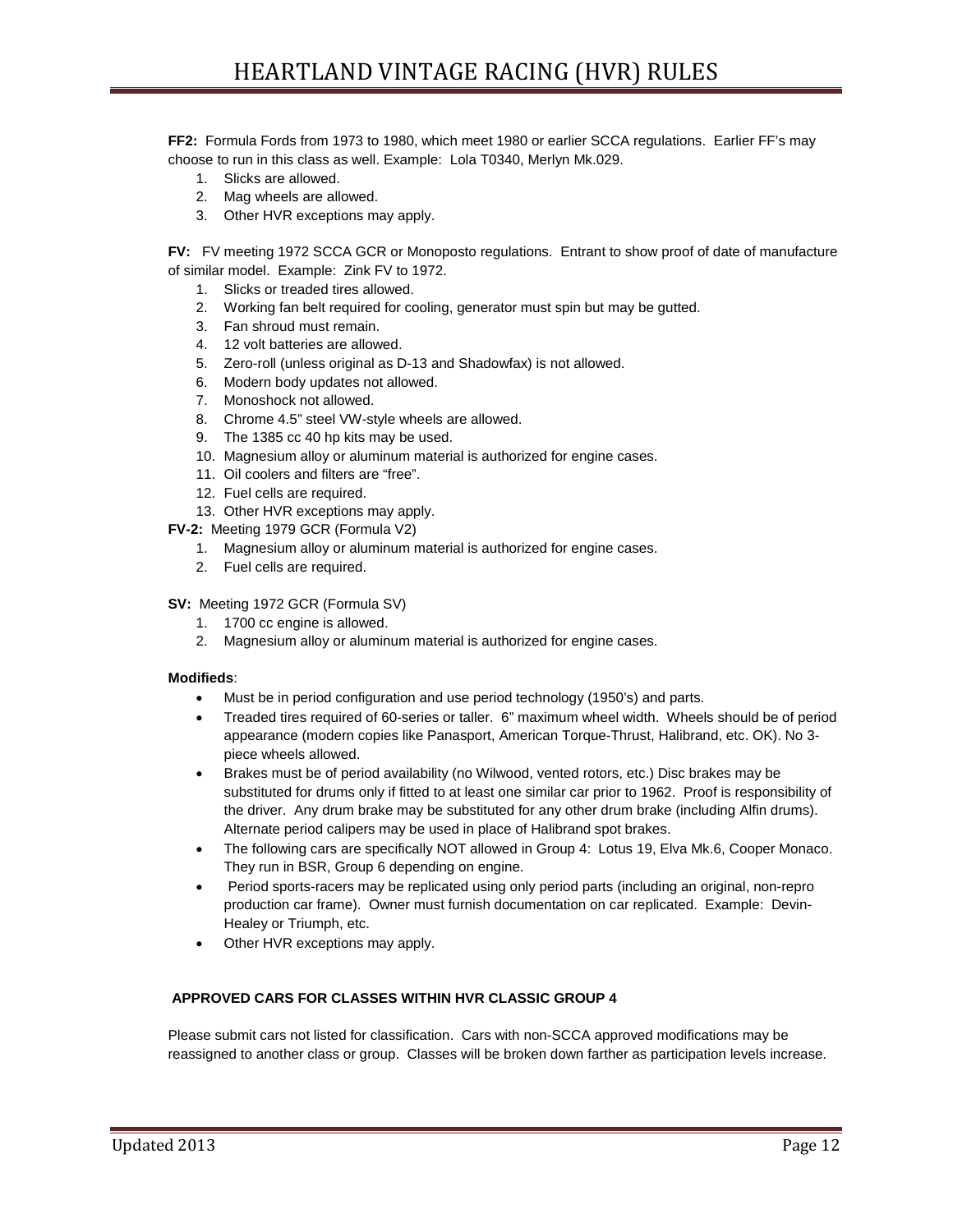## **C Modified:**

- Chevrolet Corvette 1962 327" engine. SCCA correct induction and drum brakes.
- Ferrari 250 SWB coupe and California.
- Aston Martin DB-4 series.
- Jaguar XK-150 with disc brakes and/or 3.8.

## **Modifieds over 2000 cc.**

**VA:** 

- Chevrolet Corvette V-8 to 1961. 283 engine/SCCA correct induction and drum brakes.
- Ferrari (all over-2 liter street models exc. SWB) to 1961.
- Mercedes 300SL.
- Jaguar XK-120/140/150. Drum brakes and 3.4 only.
- Porsche 356 Carrera 1 (drum brake).
- BMW 507.
- Maserati 3500GT to 1961.
- Allard K and P series with V-8.
- Ford Thunderbird 1955-57.
- Woodill Wildfire and Glasspar.
- Austin-Healey 100/6 with Webers.
- Austin-Healey 100-S.

#### **Modifieds up to 2000 cc.**

- **VB:**
- Allard Palm Beach with 4 or 6 cylinder engines.
- Aston-Martin DB-2 series.
- Daimler SP-250 (all).
- Morgan +4 with Triumph and Standard engines.
- Nash Healey.
- Morgan 4/4 with 1340 cc engine.
- AC Ace and Aceca with AC or Bristol engines.
- AH 100/4, 100/6 and 3000 (SU carbs).
- Porsche 356, A and B. 1500 and 1600 (drum brakes).
- Arnolt-Bristol.
- Frazer-Nash 2-liter models.
- Ginetta G-4 with 997 cc 105E only.
- Healey Silverstone.
- Swallow Doretti.
- Alfa Romeo 2000 to 1961.
- Siata 208S.
- OSCA street models.
- Jensen 541.
- Lancia Aurelia.
- Triumph TR-2, TR-3 and TR-3B.
- Maserati 1500 and 2000 street models.
- Lotus Super Seven to 1961 with 1340 cc Ford 109E engine only. No crossflow or 1500 cc.
- Lotus 7A with BMC 950 or Ford 997.
- Corvette 6-cylinder models 1953-55.
- Ferrari two-liter street models.
- MGA and twin cam (all including Mk.II)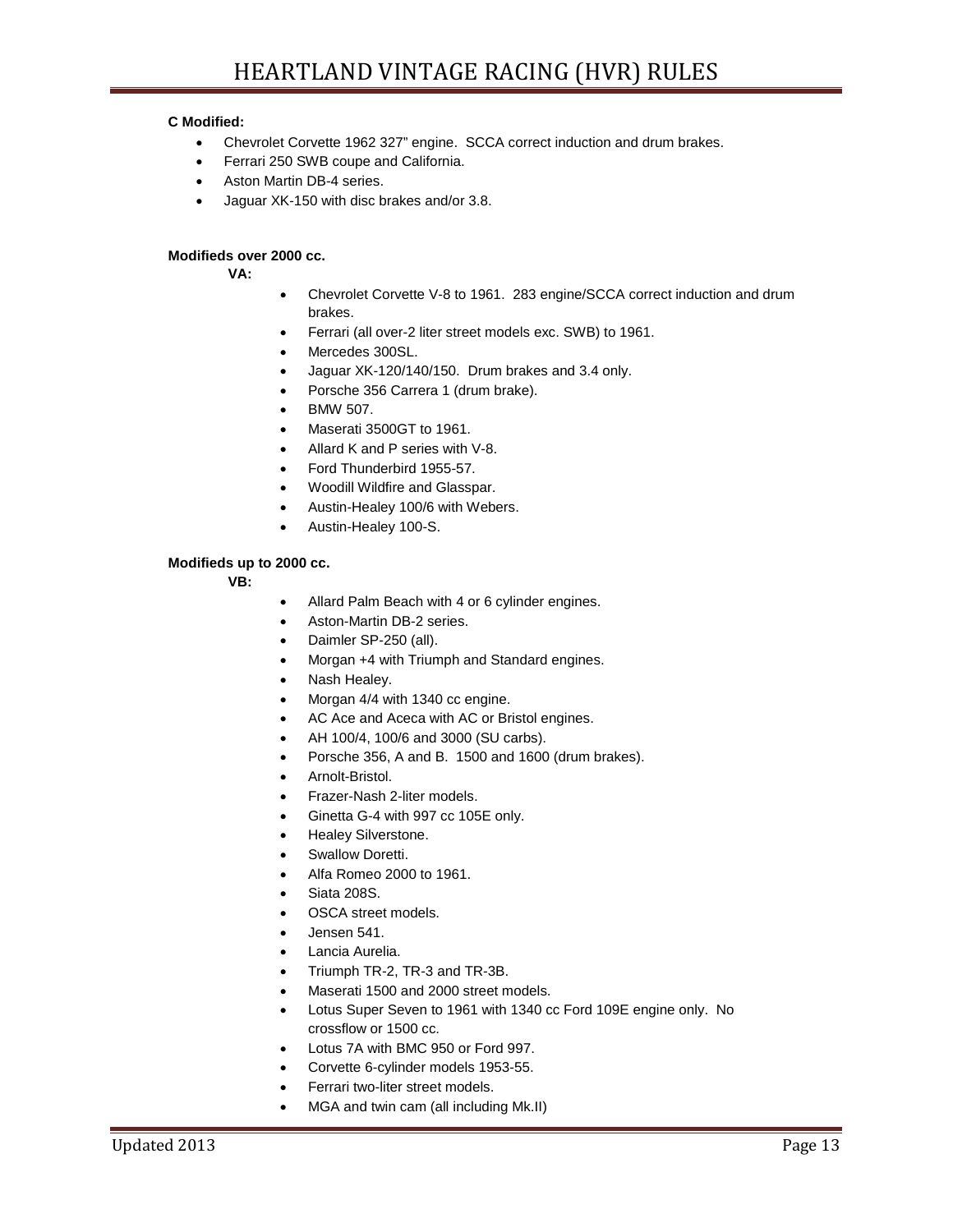- Elva Courier Mk.I to III with MGA engines.
- TVR Grantura with Climax or MGA engines.
- Mercedes 190SL.
- Fiat 1500S.

**VC:** 

- Alfa Romeo 1300 models to 1961.
- Morgan 4/4 flat radiator with Climax or 1267 cc Standard engine.
- Morgan Trikes.
- Sprinzel Sprite.
- Turner 950S (drum brakes).
- Fiat 1200.
- Fiat and Fiat-Abarth (all street models).
- Renault Alpine to 1961 (drum brakes).
- Lotus Elite.
- AH Sprite (Bugeye only). 948 cc with disc or drum front brakes. SU carbs.
- Morris Minor 948 cc.
- Berkeley.
- Crosley SS and Hot Shot.
- Denzel 1300.
- Porsche 356 1100 cc and 1300 cc.
- Dellow.
- Fairthorpe Electron.
- MG T-Series (standard or blown).
- HRG (all).
- Lancia Appia.
- Morgan 4/4 with 997 cc Ford 105E or side-valve 100E engines.
- Dyna Panhard and all DB models.
- GM: 850 cc to 1100 cc.
- HM: Up to 850 cc.
- Pre-WWII sports and race cars on period tires.

## **FF-JR:**

- Front-engine F-Jr.
- F-III with motorcycle engines.

## **F-JR:**

• Rear engine F-Jr with drum brakes and production (non-Hewland) gearbox.

**NON-SCCA SPEC PRODUCTION CARS**: Example: Lotus S-7 Twin Cam was not SCCA legal, but they were built by the factory and raced in England with the RAC. HVR classifies them in C-Production.

Production cars built to 1972 or earlier alternate club regulations (RAC, FIA) are allowed, but will be classified by the Chief Steward by anticipated performance levels. Note that these regulations must be followed accurately no picking and choosing from among several sets of regulations. These cars can be re-classified at any time if they turn out to be too quick (cars built to SCCA regulations will not be re-classified). Entrant is responsible for documenting questioned modifications (must be of period practice and legality). And, HVR exceptions may apply.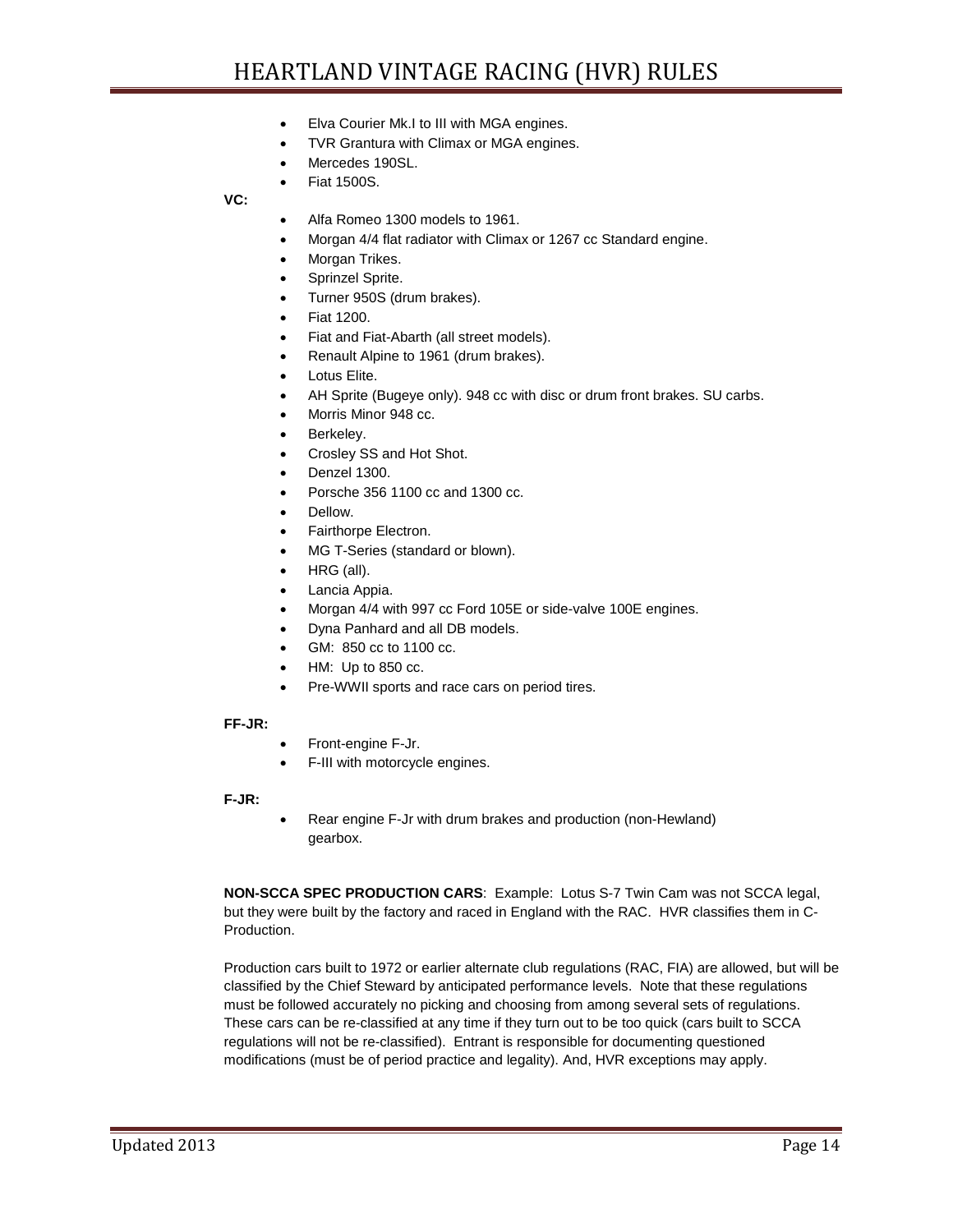## **E. VEHICLE SAFETY EQUIPMENT:**

- 1. **SEAT BELT HARNESS:** All race cars must be equipped with an approved 5 or 6 point racing safety harness of nylon web material. Lap belts and shoulder belts must be a minimum of 2: wide. All harness mounting points must be metal-to-metal to the car's frame or suitable sub-structure. Safety harnesses must bear a "date of manufacture" label and be NO MORE THAN FIVE (5) YEARS OLD. Open cockpit cars must also have nylon web material arm restraints of no less than 1" in width.
- 2. **ROLL BARS/CAGES:** All race cars must have a roll bar or roll cage that was, at a minimum original to the time of the car's manufacture and/or meet 1972 SCCA General Competition Rules. Post 1972 cars must have roll-over protection, current with their organization's requirements, as long as they exceed HVR rules and regulations. No race cars are allowed to participate in any HVR race event without approved rollover protection. Bars within proximity of driver's helmet must be padded with SFI-45.1 padding material.
- 3. **FIRE PROTECTION:** All race cars must be equipped with at least a 2 lb. dry chemical fire extinguisher, securely mounted in the cockpit of the car or an on-board manual or automatic fire suppression system. On-board manual or automatic fire system is strongly recommended.
- 4. **ELECTRICAL CUT-OFF SWITCH:** All race cars are to be equipped with an exterior mounted and/or accessible electrical cut-off switch that must be clearly labeled and accessible for activation. The switch must totally "cut-off" all electrical power including the engine ignition when in the "OFF" position. Cars running alternators must have a switch that simultaneously cuts off its functionality. All terminals must be covered with a dielectric material to prevent contact with metal.
- 5. **WHEELS**: Wheels must be in good condition, with no cracks or excessive damage. Wire wheels must be in good condition with even tension on all spokes. No holes.
- 6. **EYEBOLT:** All closed race cars must have a front mounted "eyebolt" with 2" minimum ID for attaching a tow line in the event the car becomes disabled. It is highly recommended that the rear of the car also contain a towing eye. Even though formula cars and open cars can use the roll structure for towing it is recommended that "production" style bodies still mount towing eyes for workers convenience and ease of extraction.
- 7. **SUSPENSION:** The suspension and steering systems shall not have excessive play.
- 8. **CATCH TANKS:** No oil, coolant, or other fluid leaks shall exist. Catch tanks of no less than one (1) quart for each type of liquid are required for engines, radiators, etc..
- 9. **BRAKE LIGHTS:** All race cars originally equipped with brake lights must have at least one operable light in proper working order. All formula cars and sports racers must have an operable "rain light".
- 10. **REARVIEW MIRROR:** All race cars must have at least one rearview mirror. It is strongly recommended that mirrors should be sufficient to give visibility to the right, left and center rear.
- 11. **VEHICLE SECURITY:** All body panels, hoods, decks, doors, batteries, catch cans, etc. shall be adequately secured in place. Cockpit mounted batteries and battery terminals shall be covered.
- 12. **FUEL CELLS:** Fuel cells required in all classes except Exhibition. The "fill plate" must have a dedicated ground wire from one of its bolts to a suitable ground position. Bladder must be enclosed in a metal container. Exceptions may be granted where exceptional authenticity issues are involved.
- 13. **BRAKES:** Brakes must have adequate suitable pedal movement and sufficient fluid in the master cylinder. No visible or apparent leaks, with or without being under pressure; and must operate on all wheels. Brake hoses must be in good condition with no abrasions or cracks. Brake pads or linings must be equal to or exceed original equipment. Brake fluid quality clear without debris.
- 14. **WINDOW SAFETY NET:** All enclosed cockpit race cars must have an HVR approved window safety net attached to the roll cage, or the driver must use arm restraints. The release mechanism of the net must be attached to the top of the roll structure so that when released the net will fall down from the window area.
- 15. **ARM RESTRAINTS:** All open cockpit race cars shall have driver's arm restraints.
- 16. **LIGHT LENSES:** Cars with glass/plastic head, parking, running and tail lights must tape these lights. Clear tape is acceptable. Brake lights must be taped in a manner to allow visibility when illuminated.
- 17. **CAR NUMBERS – ALL GROUPS:** The Race Chairman maintains a master log of all HVR assigned car numbers. The numbers assigned are permanent. If the car is not run in a year, the number is freed up and can be re-assigned. Car numbers are to appear on each side and on the hood or rear deck, be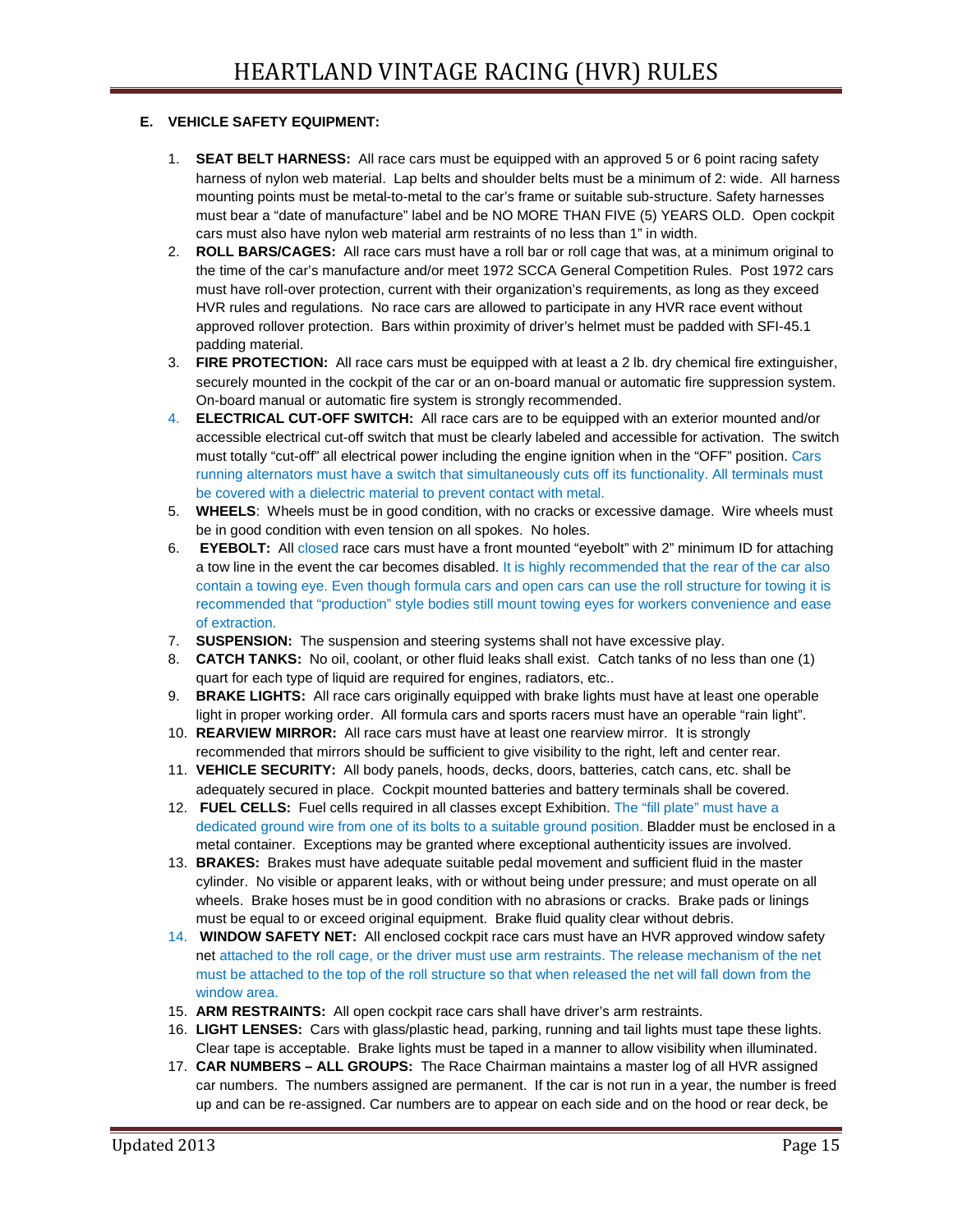permanent in nature, be no less than 10" high, with no less than a 1.5" stroke width, and be a contrasting color to be readily visible. If race officials determine that the numbers are not suitable, the numbers must be altered or replaced before the car may enter the race track. "Shoe Polish" numbers are NOT allowed. All numbers must appear neat and professional. Magnetic numbers are allowed, so long as they do not come off at speed.

# **F. DRIVER APPAREL/EQUIPMENT (RACE GROUPS 1, 2, 3, 4, 6 & 7):**

- 1. **HELMETS:** All drivers must wear an approved helmet with a Snell Safety Foundation designation of SA2005 (2005) or newer. The driver's name, blood type, allergies, contact lens wearer and date of last tetanus injection must be displayed on the rear of the helmet. Labels of a temporary nature are not acceptable. Plastic tape is acceptable.
- 2. **DRIVING SUIT:** All race drivers must wear a fire resistant suit of two or more layers. The suit must be made of Nomex or equal. One layer suits must be complemented with Nomex or equal underwear. Socks must also be of Nomex or equal.
- 3. **EYE PROTECTION:** Goggles or a protective face shield must be worn in open cockpit cars and nonbreakable eye protection or face shields must be worn in closed cars.
- 4. **GLOVES:** Driving gloves must be of Nomex or equal.
- 5. **HOODS**: Drivers with long hair or beards must wear Nomex or equal hoods.
- 6. **SHOES:** Drivers shoes must be manufactured of fire resistant material or shoes with all leather on the upper portion of the shoe.

## **G. DRIVER ETIQUETTE (ALL GROUPS):**

Your driving is expected to be of the highest standard for the protection of everyone involved. Drivers will be observed and judged for safe driving by the Race Chairman, Chief Steward, course officials and peers. If any driver is driving in a careless, unsafe or erratic manner, they will receive a Black Flag and must immediately report to the Hot Pit Area for a conference with the Chief Steward or his designee(s). If a second Black Flag needs to be shown, the driver will report to the Hot Pit for another conference with the Chief Steward and then return to the paddock for the remainder of the scheduled track session. A third Black Flag shown to the driver will cause the driver to return to the Paddock Area and be excused from the remainder of the weekend.

Any car contact with another car or other object: The responsible driver will be excused for the remainder of the event weekend and may be subject to further review and possible additional penalties. When the two drivers cannot agree on who is the responsible party, both drivers may be excused for the remainder of the weekend. In a passing situation, the overtaking driver has the responsibility for making a safe pass but this does not relieve the overtaken driver from any responsibility. Both drivers must be alert (i.e. constantly checking your frontal field of vision and your mirrors) and observant of what is occurring around them at all times. When possible, slower drivers should point faster drivers around them. Chief Steward has the final word.

As a Vintage Motorsports Council member, HVR is required to report any incidents or infractions that result in any property damage or injuries and the driver will be put on thirteen (13) month probation. License renewal in that period will be questioned. See "Penalties For On-Track Practice and Competition Infractions" section.

# **H. TECHNICAL INSPECTION (ALL GROUPS):**

HVR requires cars and drivers gear to be annually inspected on a running one year or twelve (12) month period from the last annual inspection performed. At each event, personnel to conduct technical inspections will be available. All cars entered in any event must be registered with HVR and have received an annual inspection approval within the past year. At each event HVR or guest logbooks must be presented to the inspector to confirm this has been done. All vintage race prepared cars are to be issued a log book. If a car has been issued a log book from another approved racing organization, it will be accepted as long as the subject car has received an annual inspection within the calendar year of the scheduled event.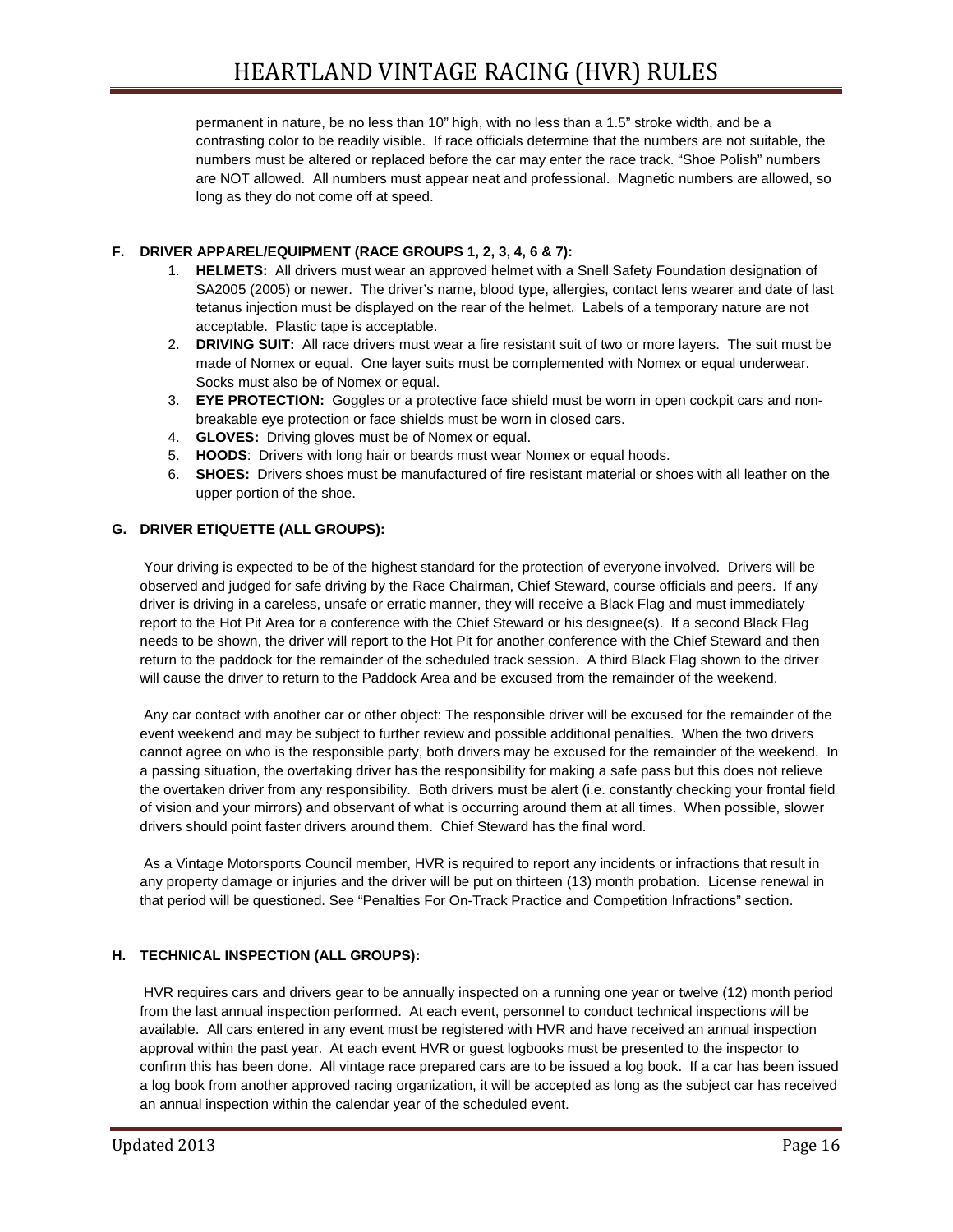HVR members new race prepared cars not seen by HVR before must be inspected, approved and HVR log books issued before the car can participate in an event. For future events during the remainder of the calendar year, the driver need only fully complete the event technical inspection form, and present to Tech Inspection along with the car log book, personal driving apparel, and equipment for inspection. It is to be understood that not all items and systems can be totally checked during the course of an inspection, therefore it is the drivers/owners responsibility to see to it that the car is in sound running and working order not only for the drivers safety but for the safety of all the other participants and spectators as well. SCCA, IMSA, etc. race cars will not be issued an HVR logbook.

Technical Inspectors will be looking for the obvious items (i.e. proper rollover protection, seat harness, steering/suspension components, battery covers/mounting/connections, fluid collection cans, exhaust systems, fire extinguishers, fuel cells, fluid lines, proper personal safety equipment, brakes, brake lights, rain lights, brake fluid level/quality, wheel bearings, firewall configuration, undercarriage, tires/wheels, window nets, arm restraints and other such items. All cars must be in good running condition and show proper preparation and maintenance. The Race Chairman, Chief Steward and/or Chief Technical Inspector have the right to decline any entry for general condition and appearance. Their decision will be final.

# **I. APPEALS (GROUPS 1, 2, 3, 4, 6, 7):**

Even though vintage/historic racing does not recognize winning at all costs, it is very competitive and certain clarifications, classifications and other subjects may arise. If you feel that you, or someone else, are not properly grouped, classed, have been treated unfairly or have a legitimate complaint, it must be brought to the attention of the Appeals Committee and the Chief Steward in the form of a written or verbal protest. The protest must address specific items and not be of a groundless nature, to be considered and resolved.

# **J. EVENT RULES COMMITTEE:**

Vehicle Regulation Committee will meet at the discretion of HVR management for the purpose of resolving any questions or disputes that may arise. The committee may modify the HVR Rules, Regulations and Supplementary Event Rules without notice.

# **K. DRIVER SCHOOL GROUP:**

To be held at certain events, see schedule for when and Group 5 for more details. Students must register no later than ten (10) days before the event as we have a lot of information for you to study. Make sure your car is ready. You will not have time to beat and bang on your race car during this weekend.

## **L. HVR VEHICLE GROUP CLASSIFICATION:**

CARS BY CLASS LISTING:

Group One: AS, AP, BP, FIA, ASR. Group Two: CS, FP. Group Three: FV, FV2, SV, FC, FJR. Group Four: VA, VB, VC, CM, DSR, HP, FFJR (front engine Formula Jr.), SFP (spec Sprite). Group Five: School or other specified by HVR. Group Six: FA, FB, BSR, CSR, FF1, FF2, S7. Group Seven: CP, DP, EP, BS Group Eight: Exhibition or other as determined by HVR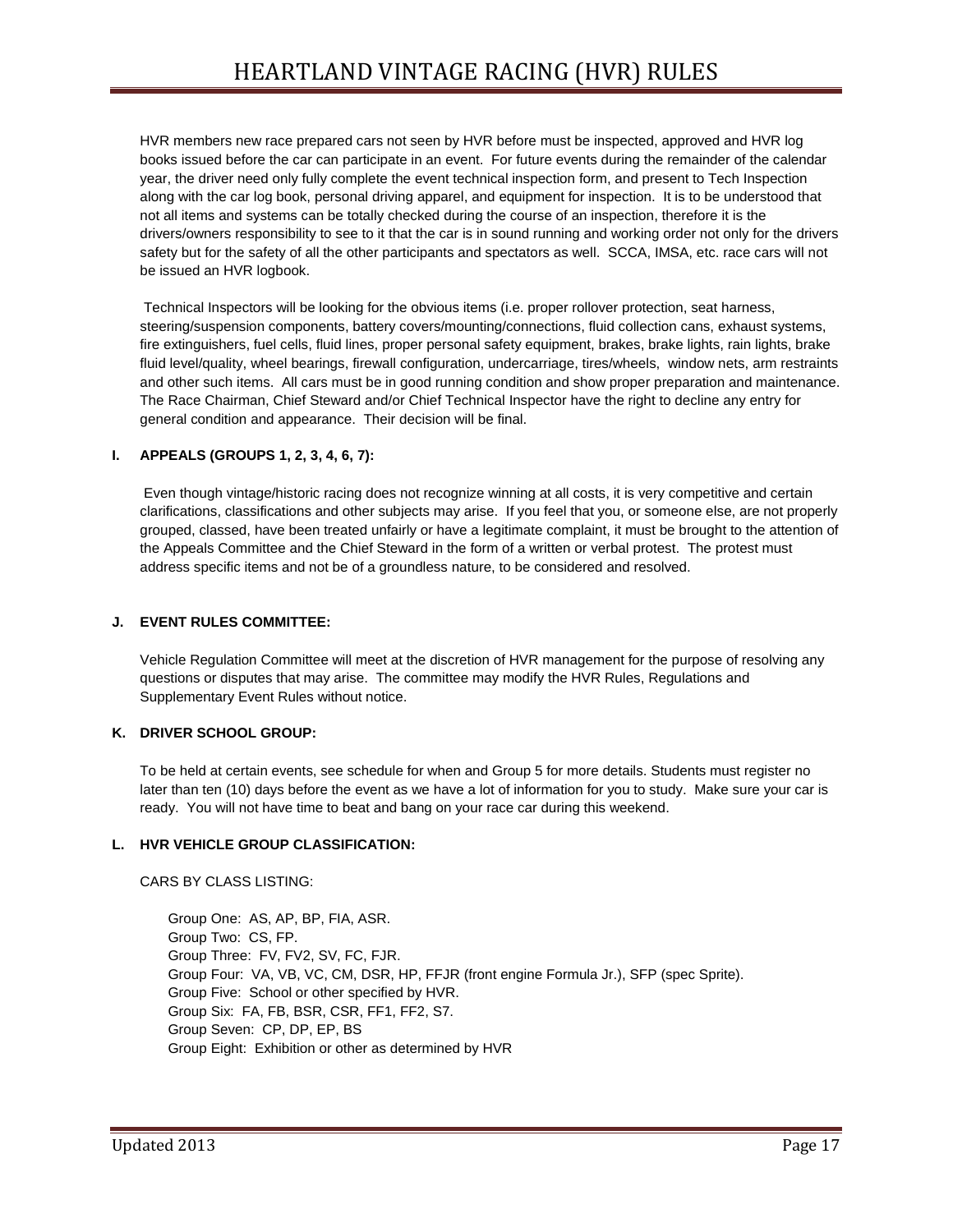For period SCCA regulations, order the Historic GCR/PCS p/n 5684 (\$35 SCCA members, \$40 nonmembers) from the SCCA Merchandise Division. Or, download PDF file of Merchandise Order Form.

These regulations do not override any safety requirements mandated by HVR. Fuel cells and roll bar/belt assemblies are approved for all cars. Roll cages in production and Group 4 cars should be contained in driver and trunk compartments. Fuel cells required in all HVR cars unless specifically exempted by head of tech due to exceptional authenticity issues. This is an insurance/liability issue.

## **M. SUMMARY OF HVR EXCEPTIONS TO 1972 SCCA PRODUCTION CAR REGULATIONS (PCR).**

- 1. 302 allowed in any Ford product that took 260 or 289.
- 2. All Sunbeam Tigers run in BP, not CP.
- 3. All SCCA approved production 911 Porsches run in CP.
- 4. Production cars may upgrade to bigger versions of their original carburetors or replace them with Webers with the same number of barrels (i.e. Midget with a single Weber in place of two SU's). Manifolds should be of period design. This regulation may be tightened down in the future.
- 5. The following cars can be built up from production versions (the SCCA required correct chassis numbers but we do not): GT-350, GT-500, Yenko Stinger, Abarth 124 Spyder, Porsche 914/6.
- 6. Minis may use fiberglass noses in place of metal.
- 7. CP XKE can substitute fiberglass hood in place of optional aluminum hood.
- 8. 289 Cobra with Webers runs in AP as per 1965 SCCA regulations.
- 9. CP 2.4 liter 911 was only homologated with factory mechanical butterfly injection and must be run as such. Other 911's can run Webers, factory injection or Solex carburetors.
- 10. TR-6 or TR-6 powered TVR can substitute triple Webers for factory fuel injection.
- 11. Later models of production cars that were SCCA approved in 1972 may be backdated to 1972 specifications, but they must be COMPLETELY backdated both technically and cosmetically.
- 12. Alternate material is approved for hoods and deck lids.
- 13. Dog ring type transmissions are approved.
- 14. Roller rockers are approved.
- 15. Other supplementary HVR exceptions may apply.

## **N. TRACK SAFETY & FLAGGING:**

All safety flags and flagging signals recognized by SCCA are utilized by HVR. Emergency vehicles (EV's) will normally include no less than one (1) fully staffed fire/rescue vehicle and one (1) towing vehicle. Please be prepared to provide towing assistance for your car in the event of multiple requirements. EV, Red Flag and Black Flag locations will be announced at the driver's meeting prior to each event.

## **O. RACE EVENT ENTRY FEE STRUCTURE/FEE REFUND POLICY:**

Unless otherwise modified for special events

| FEE DESCRIPTION |       |                                        |
|-----------------|-------|----------------------------------------|
| \$400           | N/A   | N/A                                    |
| \$325           | \$325 | \$325                                  |
| \$250           | \$250 | \$250                                  |
| \$150           | \$150 | \$150                                  |
| \$100           | \$50  | \$50                                   |
| $$*50/100$      |       |                                        |
| \$5             |       |                                        |
|                 |       | ENTRY FEE PLUS 2ND CAR PLUS 2ND DRIVER |

\* \$50 if registration is made less than 10 days before the event starts.